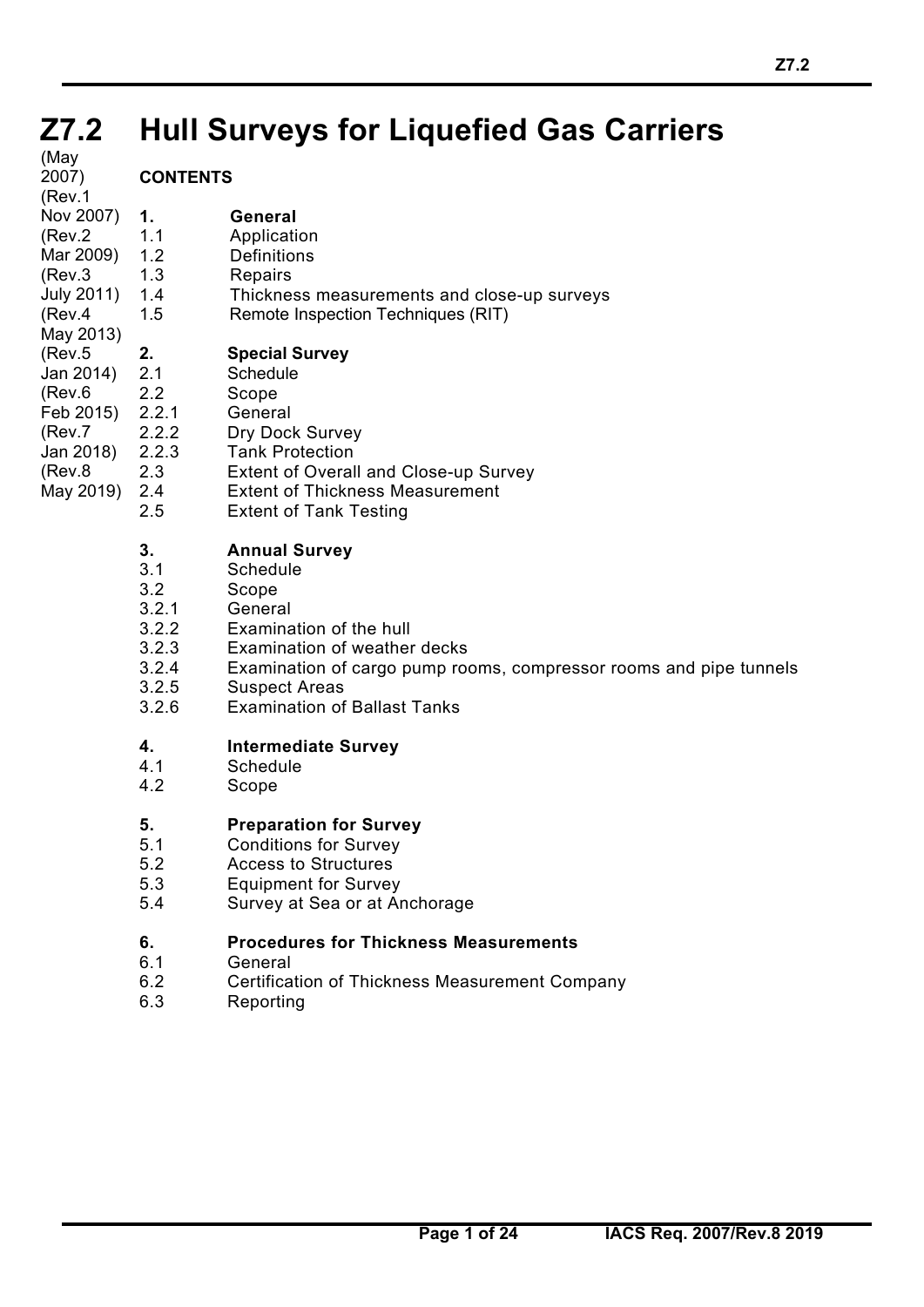## **ENCLOSURES:**

**Z7.2** 

| Table I:   | Minimum requirements for Close-up Surveys at Hull Special Surveys of<br><b>Liquefied Gas Carriers</b>      |
|------------|------------------------------------------------------------------------------------------------------------|
| Table II:  | Minimum requirements for Thickness Measurements at Hull Special Surveys<br>of Liquefied Gas Carriers       |
| Table III: | Minimum requirements for Close-up Surveys at Hull Intermediate Surveys of<br><b>Liquefied Gas Carriers</b> |
| Table IV:  | Procedures for Certification of Firms Engaged in Thickness Measurement of<br><b>Hull Structure</b>         |
| Table V:   | Guidance for Additional Thickness Measurements in Way of Substantial<br>Corrosion                          |
| Figure 1:  | Typical midship sections of Liquefied Gas Carriers.                                                        |

#### Note:

 $\overline{a}$ 

- 1. This UR is to be uniformly applied by all Member Societies and Associates on surveys commenced on or after 1st July 2008. However, as for the requirements regarding semi-hard coatings, these coatings, if already applied, will not be accepted from the next special or intermediate survey commenced on or after 1st January 2010, whichever comes first, with respect to waiving the annual internal examination of the ballast tanks.
- 2. Changes introduced in Rev.1 are to be uniformly applied by IACS Societies for surveys commenced on or after the 1 January 2009.
- 3. Changes introduced in Rev.2 are to be uniformly applied by IACS Societies for surveys commenced on or after 1 July 2010.

 As for the requirements regarding semi-hard coatings, these coatings, if already applied, will not be accepted from the next special or intermediate survey commenced on or after 1 July 2010, whichever comes first, with respect to waiving the annual internal examination of the ballast tanks.

- 4. Changes introduced in Rev.3 are to be uniformly applied by IACS Societies for surveys commenced on or after 1 July 2012.
- 5. Changes introduced in Rev.4 are to be uniformly applied by IACS Societies for surveys commenced on or after 1 July 2014.
- 6. Changes introduced in Rev.5 are to be uniformly applied by IACS Societies for surveys commenced on or after 1 January 2015.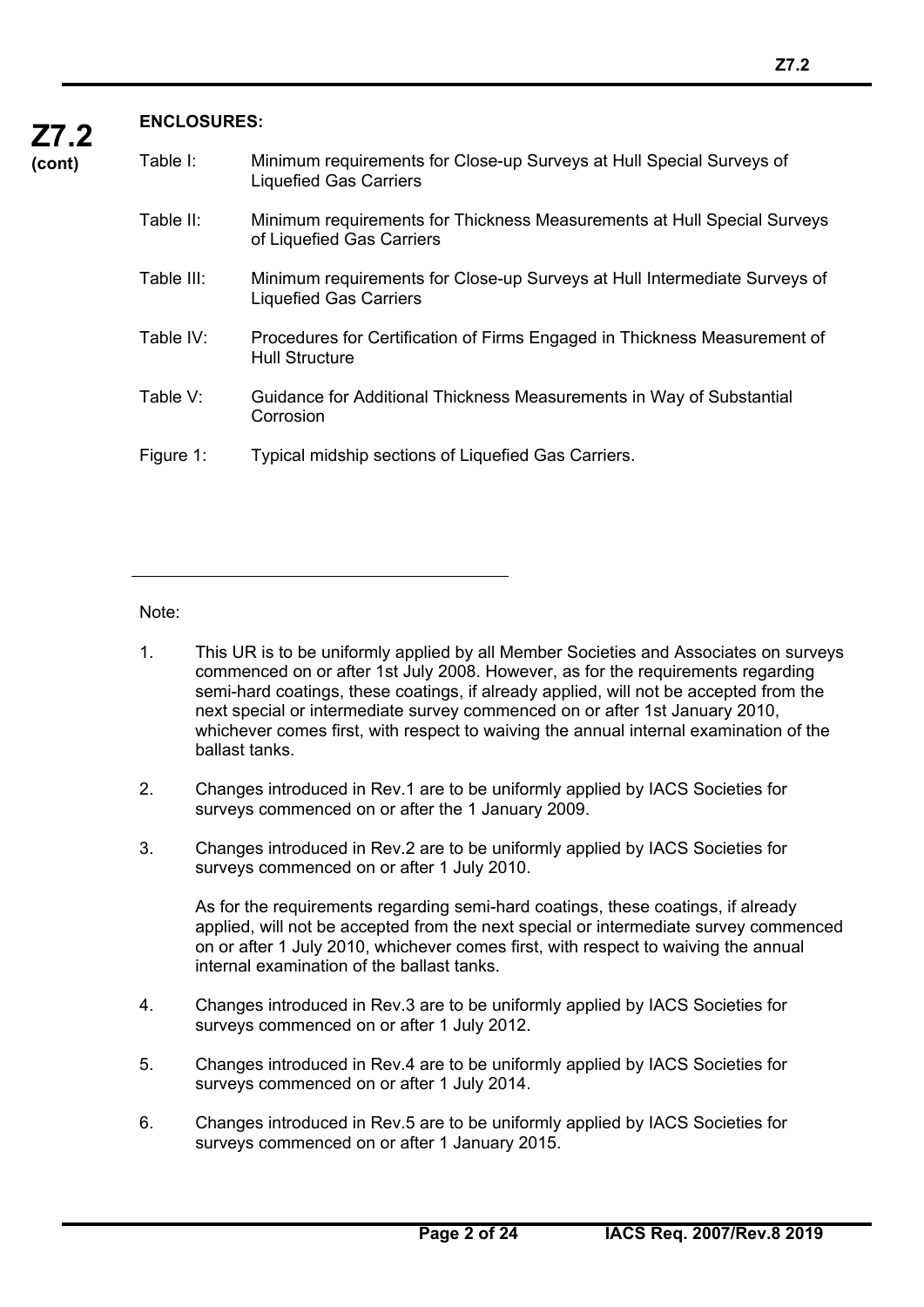- **Z7.2**  7. Changes introduced in Rev.6 are to be uniformly applied by IACS Societies for surveys commenced on or after 1 July 2016.
- **(cont)**

- 8. Changes introduced in Rev.7 are to be uniformly applied by IACS Societies for surveys commenced on or after 1 January 2019.
- 9. Changes introduced in Rev.8 are to be uniformly applied by IACS Societies for surveys commenced on or after 1 July 2020.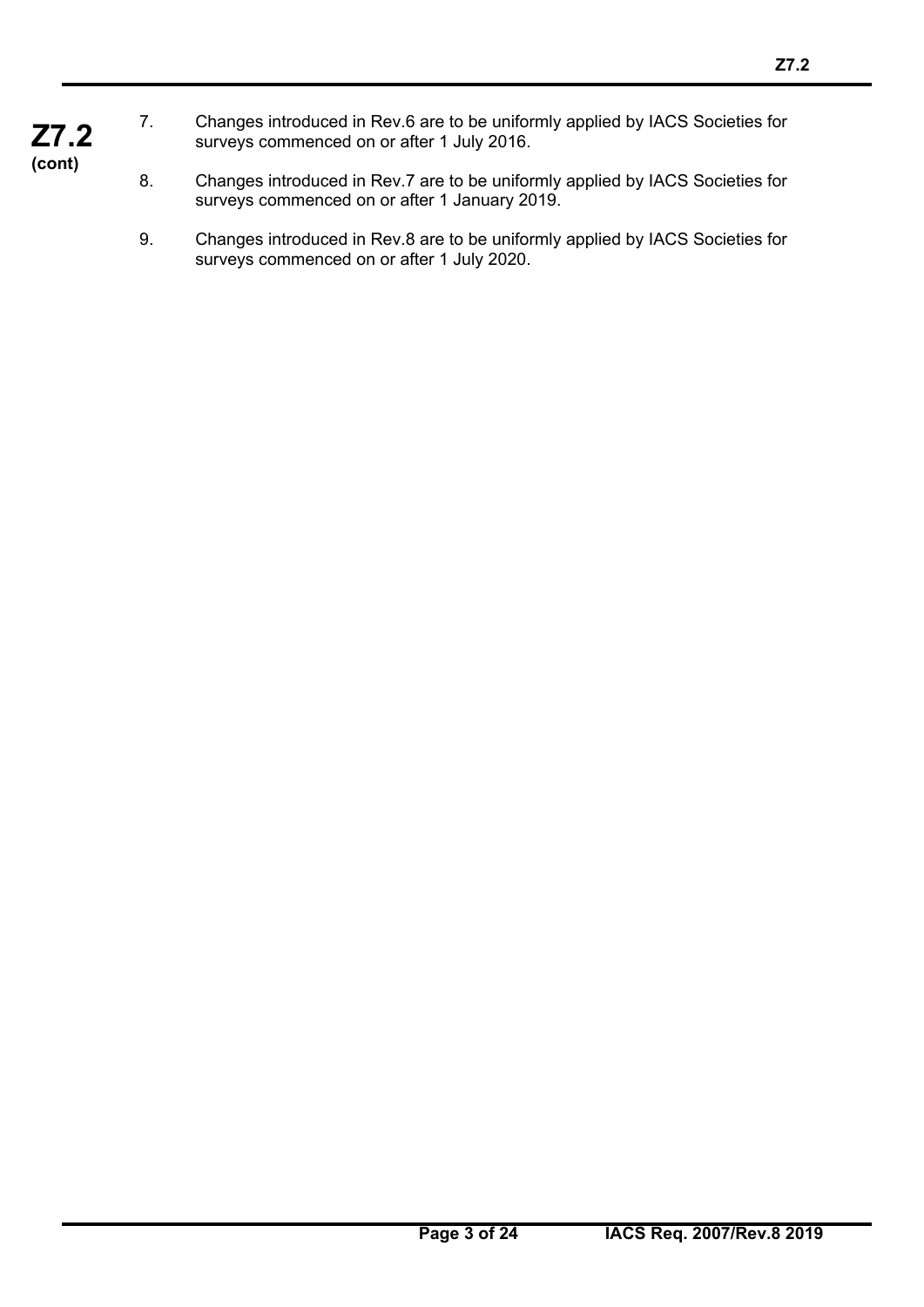**(cont)**

## **1.1 Application**

1.1.1 The requirements apply to all self-propelled ships carrying liquefied gases in bulk.

1.1.2 The requirements apply to surveys of hull structure and piping systems, except piping covered by UR Z16, in way of pump rooms, compressor rooms, cofferdams, pipe tunnels, void spaces and fuel oil tanks within the cargo area and all ballast tanks.

The requirements are additional to the classification requirements applicable to the remainder of the ship. Refer to UR Z7.

Refer to UR Z16 for periodical surveys of cargo installations on ships carrying liquefied gases in bulk.

1.1.3 The requirements contain the minimum extent of examination, thickness measurements and tank testing. The survey is to be extended when Substantial Corrosion and/or structural defects are found and include additional Close-up Survey when necessary.

## **1.2 Definitions**

1.2.1 Ballast Tank

A Ballast Tank is a tank that is being used primarily for salt water ballast.

## 1.2.2 Overall Survey

An Overall Survey is a survey intended to report on the overall condition of the hull structure and determine the extent of additional Close-up Surveys.

## 1.2.3 Close-up Survey

A Close-up Survey is a survey where the details of structural components are within the close visual inspection range of the surveyor, i.e. normally within reach of hand.

## 1.2.4 Transverse Section

A Transverse Section includes all longitudinal members such as plating, longitudinals and girders at the deck, sides, bottom, inner bottom and longitudinal bulkheads.

#### 1.2.5 Representative Tank

Representative Tanks are those which are expected to reflect the condition of other Tanks of similar type and service and with similar corrosion prevention systems. When selecting Representative Tanks account is to be taken of the service and repair history on board and identifiable Critical Structural Areas and/or Suspect Areas.

#### 1.2.6 Critical Structural Areas

 $\overline{a}$ 

Critical Structural Areas are locations which have been identified from calculations to require monitoring or from the service history of the subject ship or from similar ships or sister ships, if applicable, to be sensitive to cracking, buckling or corrosion which would impair the structural integrity of the ship.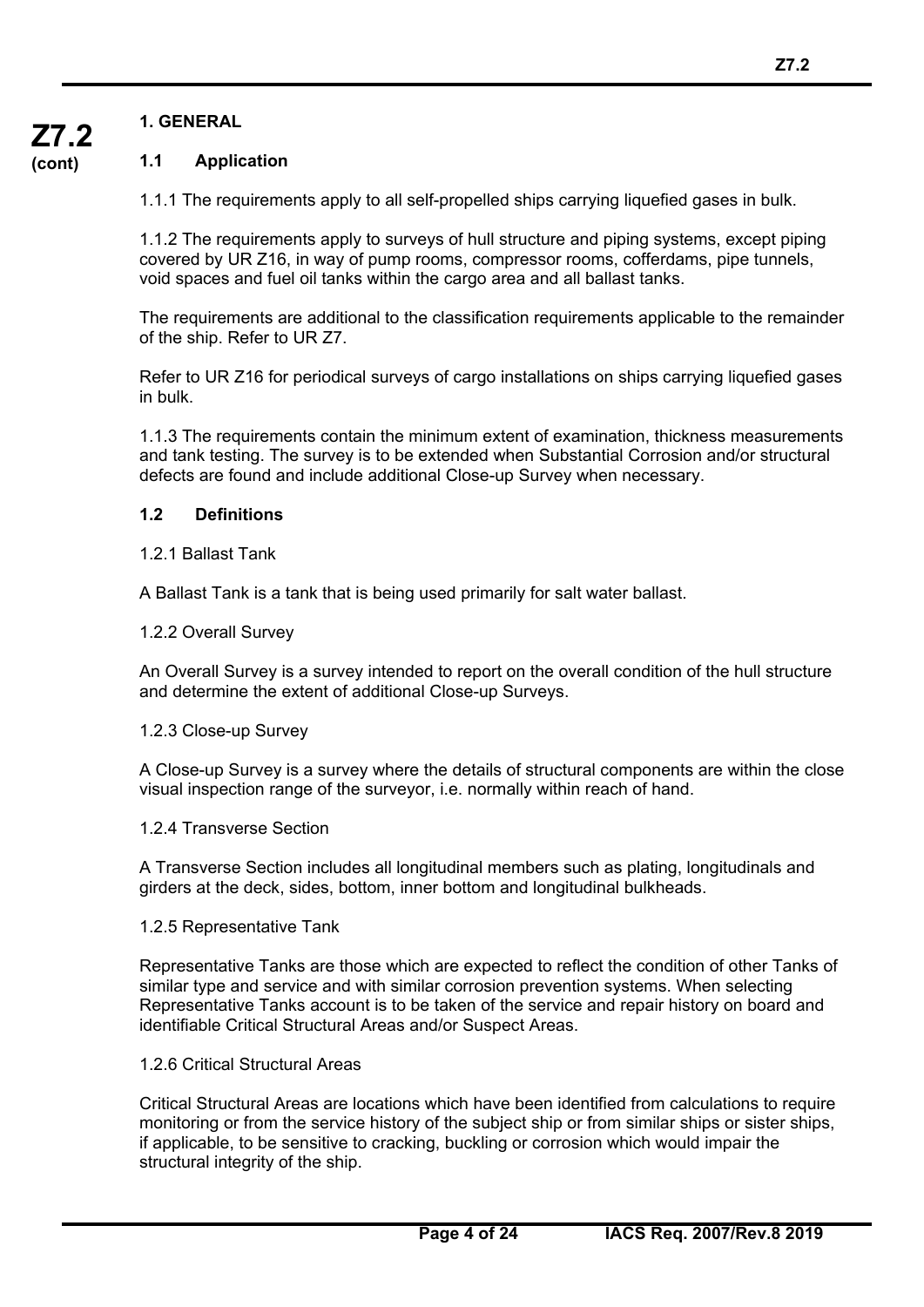**Z7.2** 

**(cont)** Suspect Areas are locations showing Substantial Corrosion and/or are considered by the surveyor to be prone to rapid wastage.

1.2.8 Substantial Corrosion

Substantial Corrosion is an extent of corrosion such that assessment of corrosion pattern indicates a wastage in excess of 75% of allowable margins, but within acceptable limits.

1.2.9 Corrosion Prevention System

A Corrosion Prevention System is normally considered a full hard protective coating. Hard Protective Coating is usually to be epoxy coating or equivalent. Other coating systems, which are neither soft nor semi-hard coatings, may be considered acceptable as alternatives provided that they are applied and maintained in compliance with the manufacturer's specifications.

1.2.10 Coating Condition

Coating Condition is defined as follows:

- GOOD condition with only minor spot rusting.
- FAIR condition with local breakdown at edges of stiffeners and weld connections and/or light rusting over 20% or more of areas under consideration, but less than as defined for POOR condition.
- POOR condition with general breakdown of coating over 20% or more of areas or hard scale at 10% or more of areas under consideration.
- 1.2.11 Cargo Area

 $\overline{a}$ 

Cargo Area is that part of the ship which contains cargo tanks, cargo/ballast pump rooms, compressor rooms, cofferdams, ballast tanks and void spaces adjacent to cargo tanks and also deck areas throughout the entire length and breadth of the part of the ship over the above mentioned spaces.

1.2.12 Special Consideration

Special Consideration or specially considered (in connection with close-up surveys and thickness measurements) means sufficient close-up inspection and thickness measurements are to be taken to confirm the actual average condition of the structure under the coating.

#### 1.2.13 Prompt and Thorough Repair

A Prompt and Through Repair is a permanent repair completed at the time of survey to the satisfaction of the surveyor, therein removing the need for the imposition of any associated condition of classification.

#### 1.2.14 Remote Inspection Techniques(RIT)

Remote Inspection Technique is a means of survey that enables examination of any part of the structure without the need for direct physical access of the surveyor(refer to Rec.42).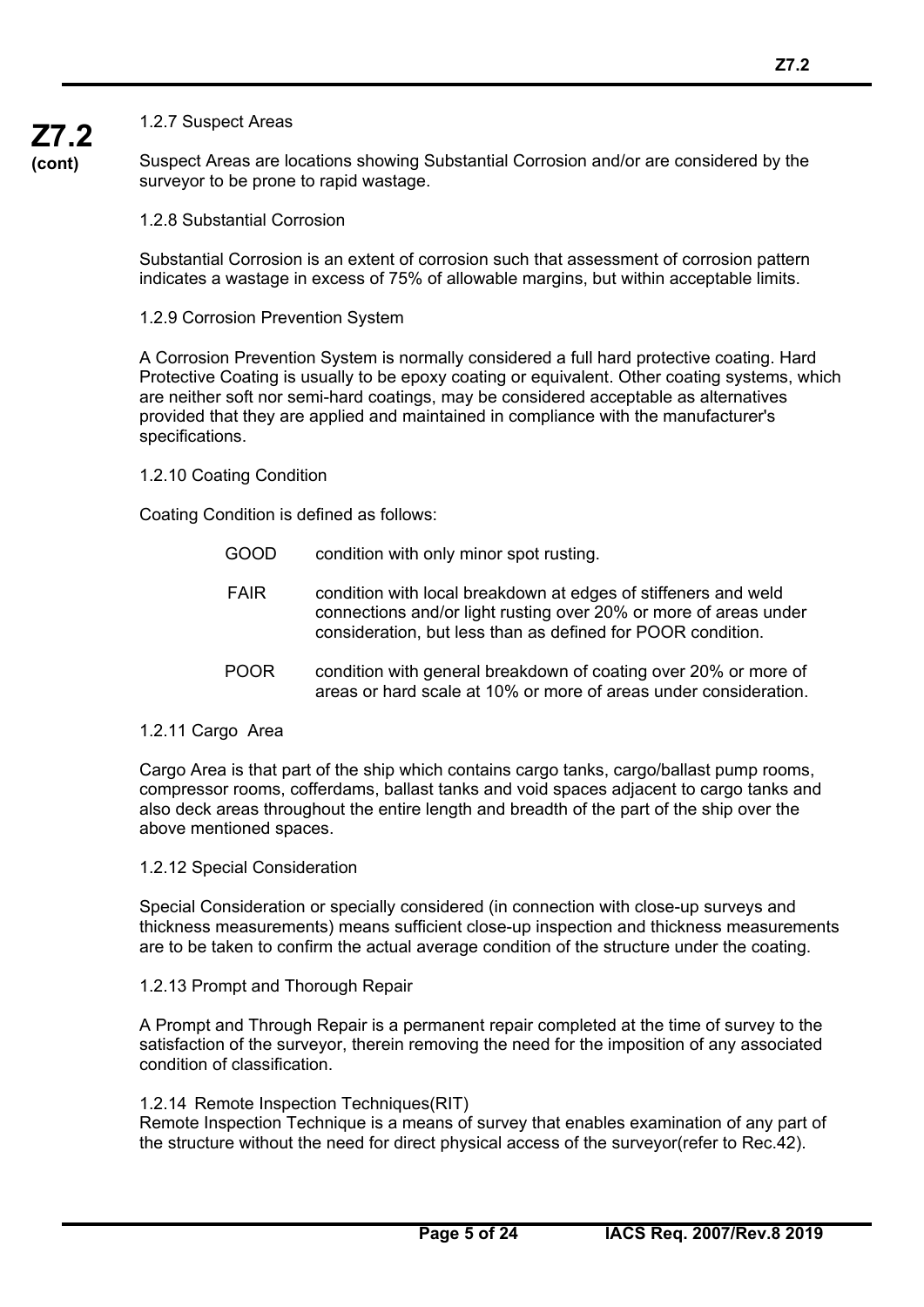## **1.3 Repairs**

**(cont)**

**Z7.2** 

1.3.1 Any damage in association with wastage over the allowable limits (including buckling, grooving, detachment or fracture), or extensive areas of wastage over the allowable limits, which affects or, in the opinion of the Surveyor, will affect the vessel's structural, watertight or weathertight integrity, is to be promptly and thoroughly (see 1.2.13) repaired. Areas to be considered include:

- side structure and side plating;
- deck structure and deck plating;
- bottom structure and bottom plating:
- watertight bulkheads:
- items in 3.2.3.5, 3.2.3.6 and 3.2.3.8 of UR Z7.

For locations where adequate repair facilities are not available, consideration may be given to allow the vessel to proceed directly to a repair facility. This may require discharging the cargo and/or temporary repairs for the intended voyage.

1.3.2 Additionally, when a survey results in the identification of structural defects or corrosion, either of which, in the opinion of the surveyor, will impair the vessel's fitness for continued service, remedial measures are to be implemented before the ship continues in service.

1.3.3 Where the damage found on structure mentioned in Para. 1.3.1 is isolated and of a localised nature which does not affect the ship's structural integrity, consideration may be given by the surveyor to allow an appropriate temporary repair to restore watertight or weather tight integrity and impose a condition of class in accordance with IACS PR 35, with a specific time limit.

#### **1.4 Thickness measurements and close-up surveys**

1.4.1 In any kind of survey, i.e. special, intermediate, annual or other surveys having the scope of the foregoing ones, thickness measurements, when required by Table II, of structures in areas where close-up surveys are required, shall be carried out simultaneously with close-up surveys.

1.4.2 Consideration may be given by the attending Surveyor to allow use of Remote Inspection Techniques (RIT) as an alternative to close-up survey. Surveys conducted using a RIT are to be completed to the satisfaction of the attending Surveyor. When RIT is used for a close-up survey, temporary means of access for the corresponding thickness measurements as specified in this UR is to be provided unless such RIT is also able to carry out the required thickness measurements.

## **1.5 Remote Inspection Techniques (RIT)**

 $\overline{a}$ 

1.5.1 The RIT is to provide the information normally obtained from a close-up survey. RIT surveys are to be carried out in accordance with the requirements given here-in and the requirements of IACS Recommendation 42 'Guidelines for Use of Remote Inspection Techniques for surveys'. These considerations are to be included in the proposals for use of a RIT which are to be submitted in advance of the survey so that satisfactory arrangements can be agreed with the Classification Society.

1.5.2 The equipment and procedure for observing and reporting the survey using a RIT are to be discussed and agreed with the parties involved prior to the RIT survey, and suitable time is to be allowed to set-up, calibrate and test all equipment beforehand.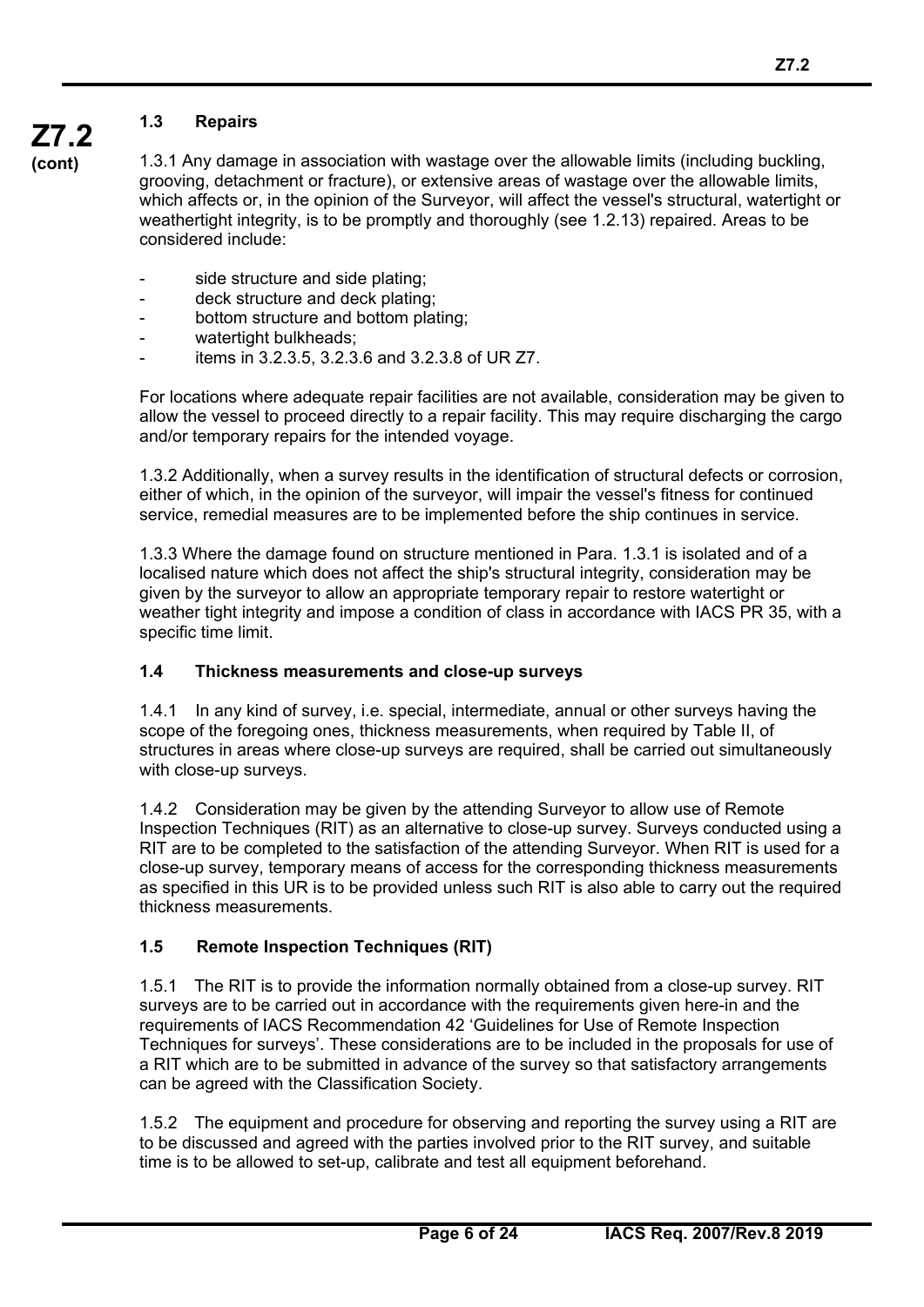**Z7.2 (cont)** 1.5.3 When using a RIT as an alternative to close-up survey, if not carried out by the Society itself, it is to be conducted by a firm approved as a service supplier according to UR Z17 and is to be witnessed by an attending surveyor of the Society.

> 1.5.4 The structure to be examined using a RIT is to be sufficiently clean to permit meaningful examination. Visibility is to be sufficient to allow for a meaningful examination. The Classification Society is to be satisfied with the methods of orientation on the structure.

1.5.5 The Surveyor is to be satisfied with the method of data presentation including pictorial representation, and a good two-way communication between the Surveyor and RIT operator is to be provided.

1.5.6 If the RIT reveals damage or deterioration that requires attention, the Surveyor may require traditional survey to be undertaken without the use of a RIT.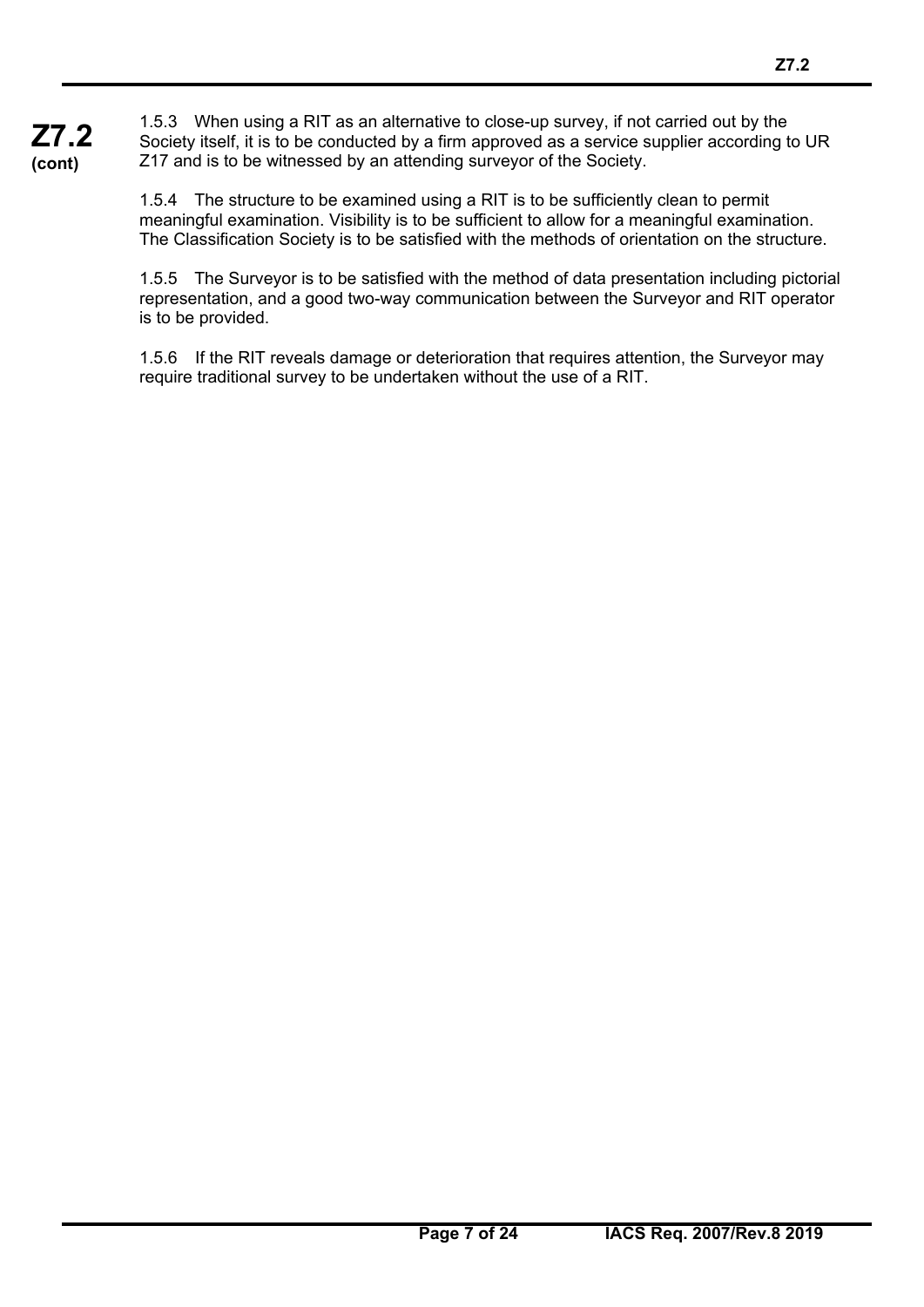## **2.1 Schedule**

2.1.1 Special Surveys are to be carried out at 5 years intervals to renew the Classification Certificate.

2.1.2 The first Special Survey is to be completed within 5 years from the date of the initial classification survey and thereafter within 5 years from the credited date of the previous Special Survey. However, an extension of class of 3 months maximum beyond the 5th year can be granted in exceptional circumstances. In this case, the next period of class will start from the expiry date of the Special Survey before the extension was granted.

2.1.3 For surveys completed within 3 months before the expiry date of the Special Survey, the next period of class will start from the expiry date of the Special Survey. For surveys completed more than 3 months before the expiry date of the Special Survey, the period of class will start from the survey completion date. In cases where the vessel has been laid up or has been out of service for a considerable period because of a major repair or modification and the owner elects to only carry out the overdue surveys, the next period of class will start from the expiry date of the special survey. If the owner elects to carry out the next due special survey, the period of class will start from the survey completion date.

2.1.4 The Special Survey may be commenced at the 4th Annual Survey and be progressed with a view to completion by the 5th anniversary date. When the Special Survey is commenced prior to the 4th Annual Survey, the entire survey is to be completed within 15 months if such work is to be credited to the Special Survey.

2.1.5 A survey planning meeting is to be held prior to the commencement of the survey.

2.1.6 Concurrent crediting to both Intermediate Survey (IS) and Special Survey (SS) for surveys and thickness measurements of spaces are not acceptable.

## **2.2 Scope**

## 2.2.1 General

 $\overline{a}$ 

2.2.1.1 The Special Survey is to include, in addition to the requirements of the Annual Surveys, examination, tests and checks of sufficient extent to ensure that the hull and related piping, as required in 2.2.1.3, are in a satisfactory condition and fit for the intended purpose for the new period of class of 5 years to be assigned, subject to proper maintenance and operation and to periodical surveys being carried out at the due dates.

2.2.1.2 Ballast tanks, including double bottom tanks, pump rooms, compressor rooms, pipe tunnels, cofferdams and void spaces bounding cargo tanks, decks and outer hull are to be examined, and this examination is to be supplemented by thickness measurement and testing as required in 2.4 and 2.5, to ensure that the structural integrity remains effective.

The aim of the examination is to discover Substantial Corrosion, significant deformation, fractures, damages or other structural deterioration, that may be present.

Some member Societies use the term "Special Periodical Survey" others use the term "Class Renewal Survey" instead of the term "Special Survey".

**Z7.2 (cont)**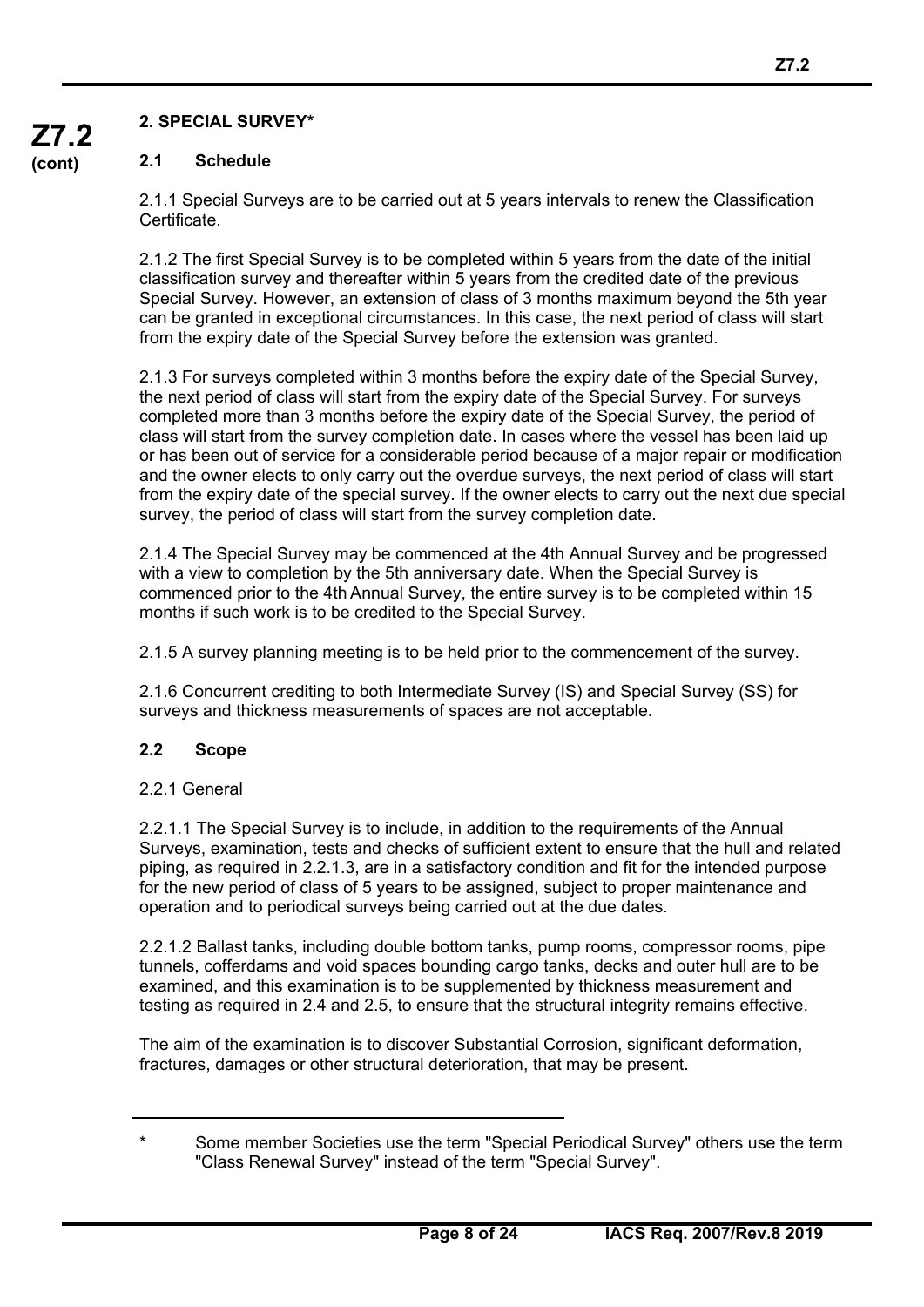**Z7.2 (cont)** 2.2.1.3 All piping systems within the above spaces, except those covered by UR Z16, are to be examined and operationally tested to working pressure to attending Surveyor's satisfaction to ensure that tightness and condition remain satisfactory.

> 2.2.1.4 The survey extent of ballast tanks converted to void spaces is to be specially considered in relation to the requirements for ballast tanks.

Note: For survey of automatic air pipes refer to 2.2.13 of UR Z7.

2.2.2 Dry Dock Survey

2.2.2.1 A survey in dry dock is to be a part of the Special Survey. The overall and close-up surveys and thickness measurements, as applicable, of the lower portions of the ballast tanks are to be carried out in accordance with the applicable requirements for special surveys, if not already performed.

Note: Lower portions of the ballast tanks are considered to be the parts below light ballast water line.

#### 2.2.3 Tank Protection

 $\overline{a}$ 

2.2.3.1 Where provided, the condition of corrosion prevention system of ballast tanks is to be examined. For ballast tanks, excluding double bottom tanks, where a hard protective coating is found in POOR condition and it is not renewed, where soft or semi-hard coating has been applied, or where a hard protective coating was not applied from time of construction, the tanks in question are to be examined at annual intervals. Thickness measurements are to be carried out as deemed necessary by the surveyor.

When such breakdown of hard protective coating is found in double bottom ballast tanks and it is not renewed, where a soft or semi-hard coating has been applied, or where a hard protective coating was not applied from the time of construction, the tanks in question may be examined at annual intervals. When considered necessary by the surveyor, or where extensive corrosion exists, thickness measurements are to be carried out.

2.2.3.2 Where the hard protective coating in ballast tanks is found to be in a GOOD condition, the extent of close-up surveys and thickness measurements may be specially considered.

#### **2.3 Extent of Overall and Close-up Survey**

2.3.1 An Overall Survey of all tanks and spaces, excluding fuel oil, lube oil and fresh water tanks, is to be carried out at each Special Survey.

Note: For fuel oil, lube oil and fresh water tanks, reference is to be made to UR Z7, Table 3.

2.3.2 The minimum requirements for close-up surveys at special survey are given in Table I.

2.3.3 The Surveyor may extend the close-up survey as deemed necessary taking into account the maintenance of the tanks under survey, the condition of the corrosion prevention system and where tanks have structural arrangements or details which have suffered defects in similar spaces or on similar ships according to available information.

2.3.4 For areas in tanks where hard protective coatings are found to be in a GOOD condition, the extent of close-up surveys according to Table I may be specially considered.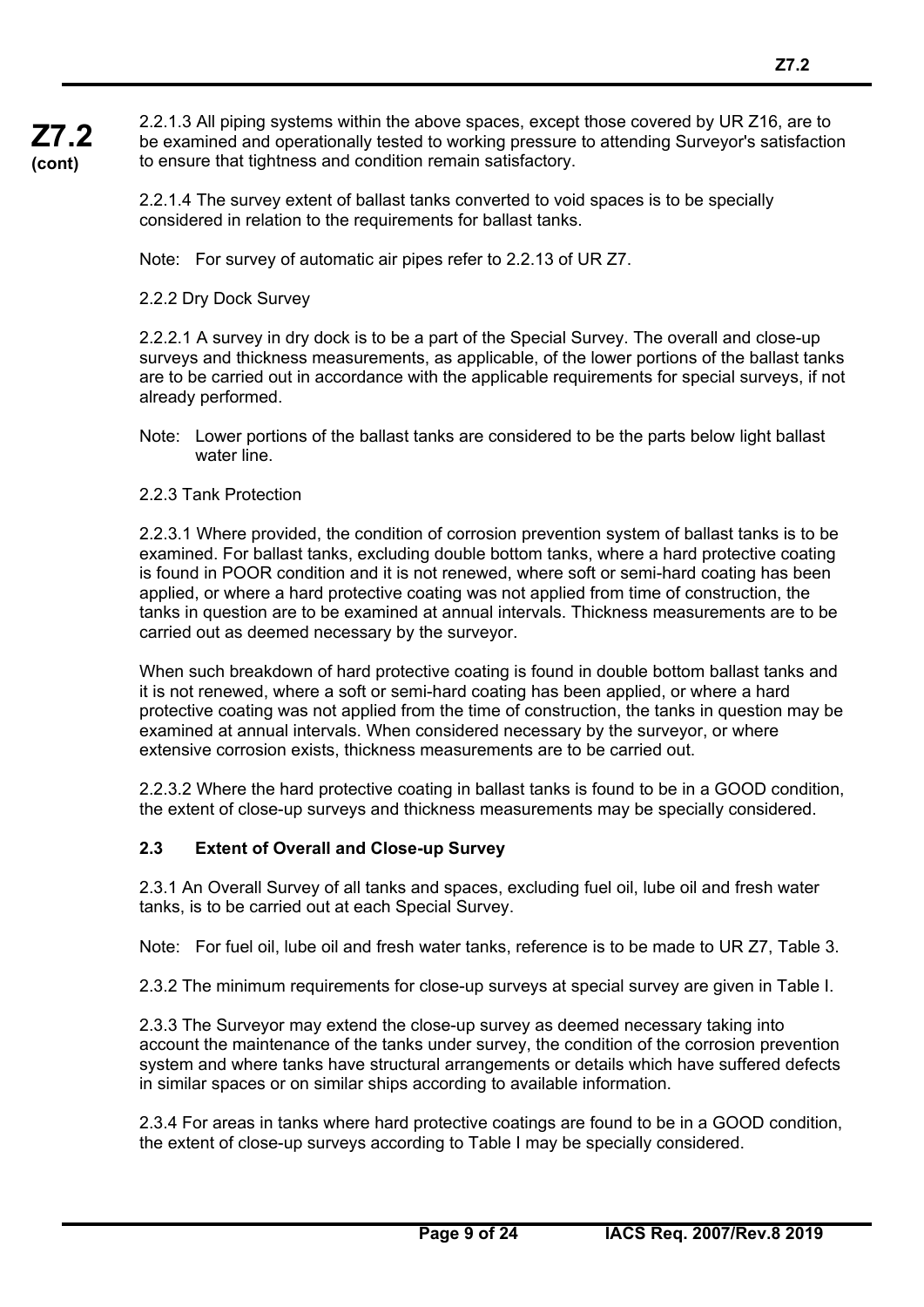Note: For examination of automatic air pipe heads, reference is to be made to UR Z7, Table 4.

## **2.4 Extent of Thickness Measurement**

2.4.1 The minimum requirements for thickness measurements at Special Survey are given in Table II.

2.4.2 The Surveyor may extend the thickness measurements as deemed necessary. When thickness measurements indicate substantial corrosion, the extent of thickness measurements is to be increased to determine the extent of areas of substantial corrosion. Table V may be used as guidance for these additional thickness measurements.

2.4.3 For areas in tanks where hard protective coatings are found to be in a GOOD condition, the extent of thickness measurement according to Table II may be specially considered.

2.4.4 Transverse sections are to be chosen where the largest reductions are suspected to occur or are revealed from deck plating measurements.

## **2.5 Extent of Tank Testing**

 $\overline{a}$ 

2.5.1 All boundaries of ballast tanks and deep tanks used for water ballast within the cargo area are to be pressure tested. For fuel oil tanks, the representative tanks are to be pressure tested.

2.5.2 The Surveyor may extend the tank testing as deemed necessary.

2.5.3 Tank testing of fuel oil tanks is to be carried out with a head of liquid to the highest point that liquid will rise under service conditions. Tank testing of fuel oil tanks may be specially considered based on a satisfactory external examination of the tank boundaries, and a confirmation from the Master stating that the pressure testing has been carried out according to the requirements with satisfactory results.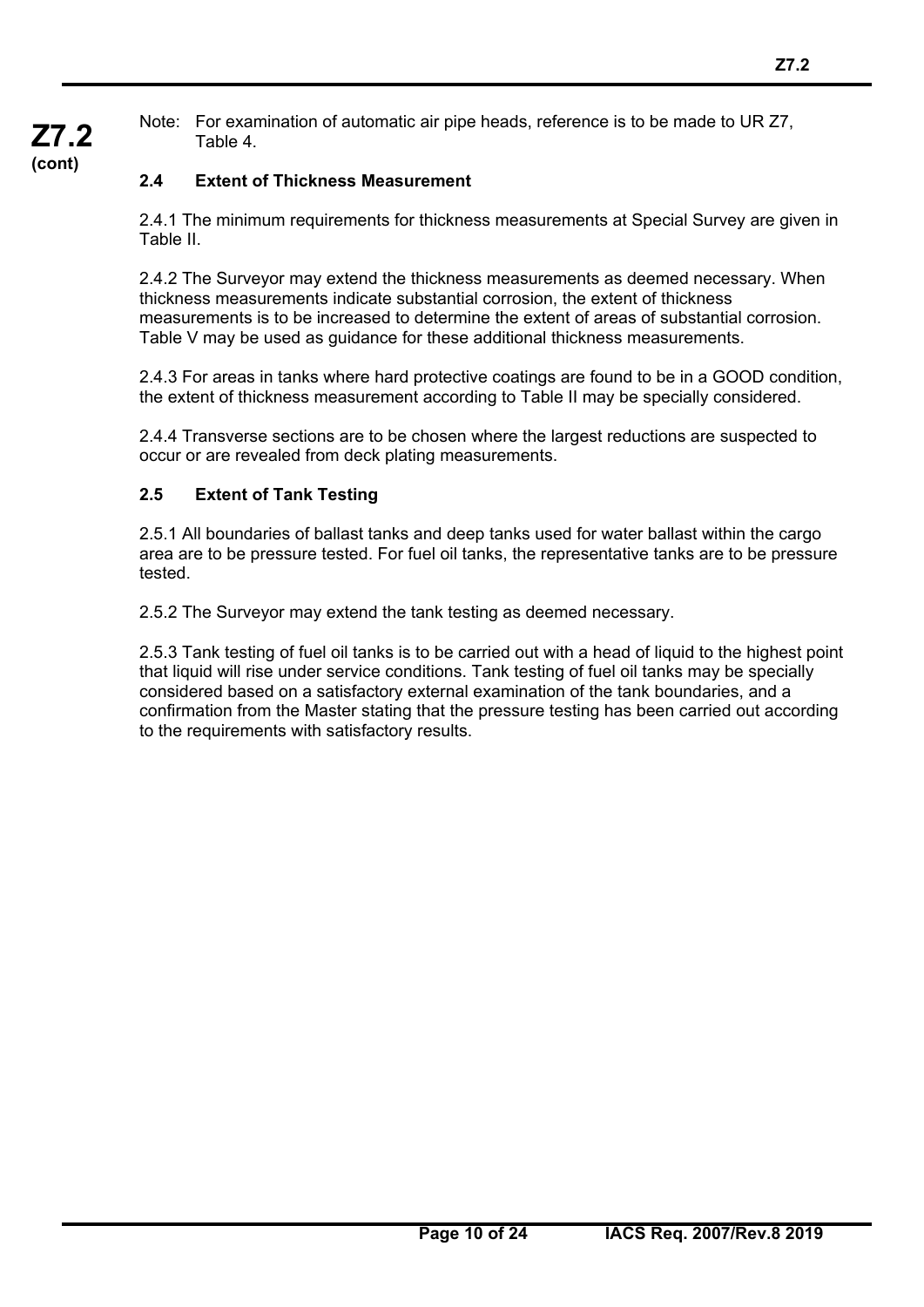## **3. ANNUAL SURVEY**

#### **3.1 Schedule**

3.1.1 Annual Surveys are to be held within 3 months before or after anniversary date from the date of the initial classification survey or of the date credited for the last Special Survey.

#### **3.2 Scope**

3.2.1 General

3.2.1.1 The survey is to consist of an examination for the purpose of ensuring, as far as practicable, that the hull and piping are maintained in a satisfactory condition.

3.2.2 Examination of the hull

3.2.2.1 Examination of the hull plating and its closing appliances as far as can be seen.

3.2.2.2 Examination of watertight penetrations as far as practicable.

3.2.3 Examination of weather decks.

3.2.3.1 Examination of flame screens on vents to all bunker tanks.

3.2.3.2 Examination of bunker and vent piping systems.

3.2.4 Examination of cargo pump rooms and compressor rooms and, as far as practicable, pipe tunnels if fitted.

3.2.4.1 Examination of all pump room and compressor room bulkheads for signs of leakage or fractures and, in particular, the sealing arrangements of all penetrations of pump room and compressor room bulkheads.

3.2.4.2 Examination of the condition of all piping systems, except those covered by UR Z16.

- Note: For survey of air pipes, flame screens on vents and ventilators refer to 3.2.3.5 to 3.2.3.8 of UR Z7.
- 3.2.5 Suspect Areas

 $\overline{a}$ 

Suspect Areas identified at previous surveys are to be examined. Thickness measurements are to be taken of the areas of substantial corrosion and the extent of thickness measurements is to be increased to determine the extent of areas of substantial corrosion. Table V may be used as guidance for these additional thickness measurements. These extended thickness measurements are to be carried out before the annual survey is credited as completed.

3.2.6 Examination of ballast tanks

3.2.6.1Examination of ballast tanks when required as a consequence of the results of the Special Survey and Intermediate Survey is to be carried out. When considered necessary by the surveyor, or where extensive corrosion exists, thickness measurement is to be carried out. If the results of these thickness measurements indicate that Substantial Corrosion is found, then the extent of thickness measurements are to be increased to determine the extent of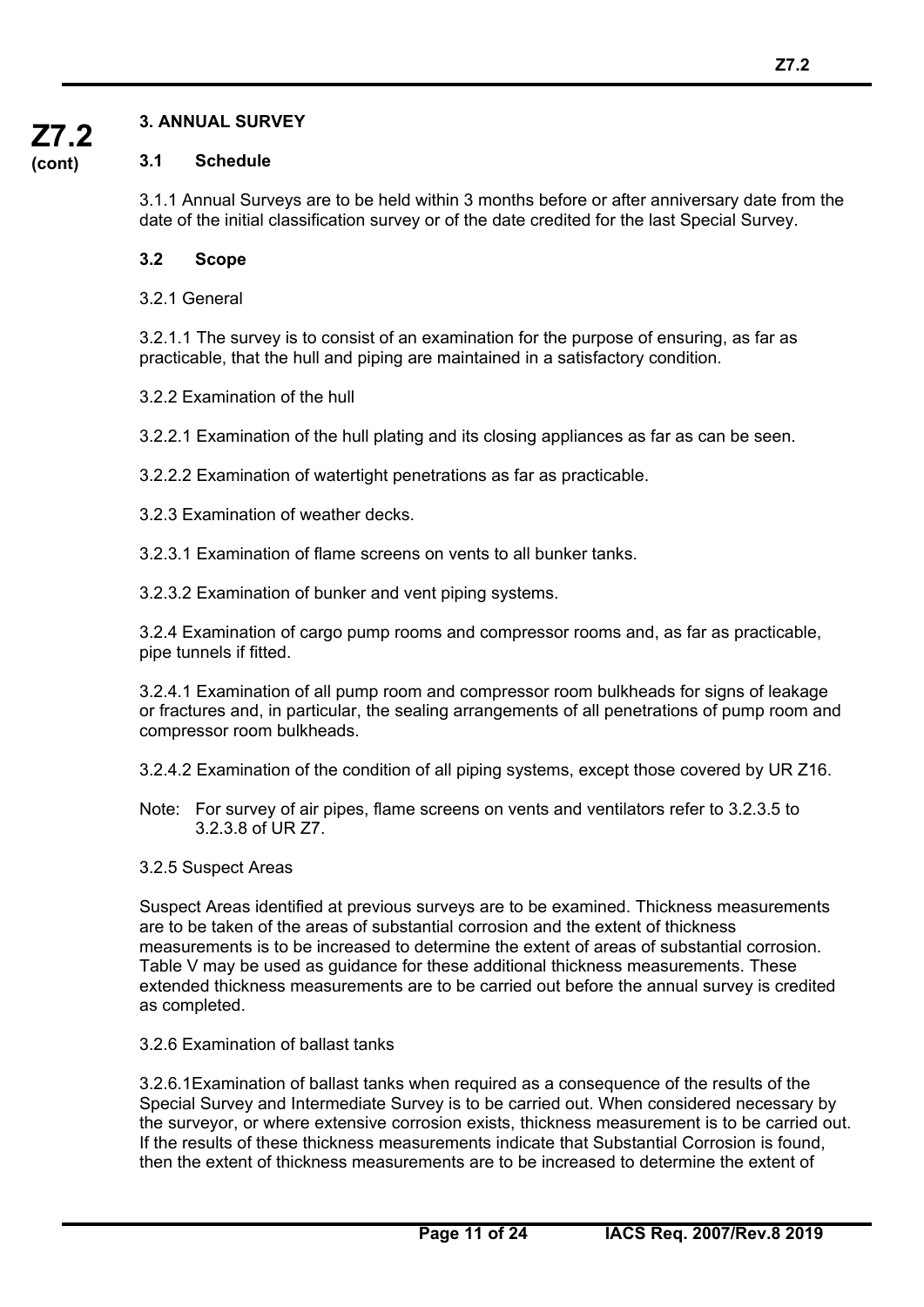**Z7.2 (cont)**

 $\overline{a}$ 

areas of substantial corrosion. Table V may be used as guidance for these additional measurements. These extended thickness measurements are to be carried out before the annual survey is credited as completed.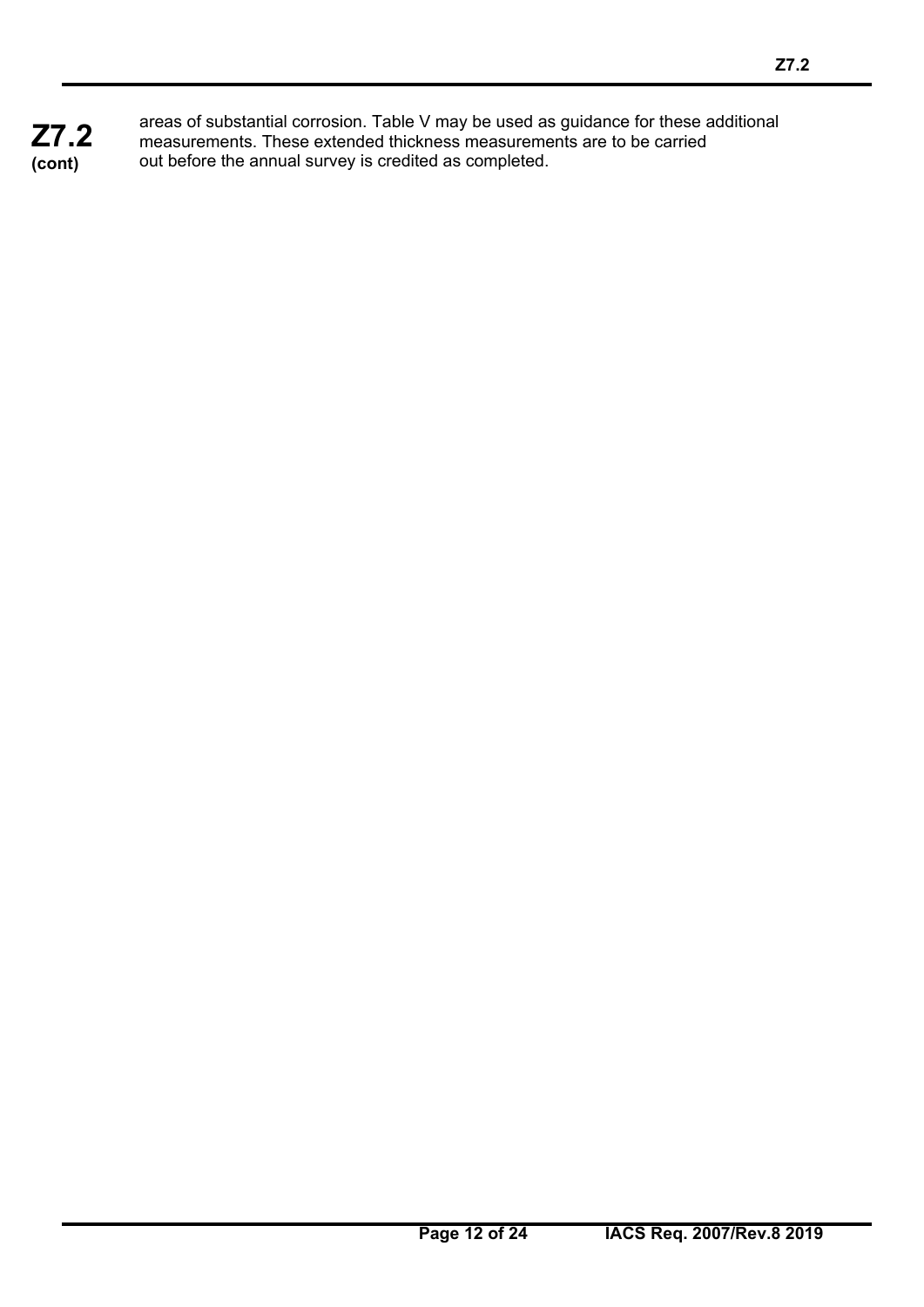## **4. INTERMEDIATE SURVEY**

## **4.1 Schedule**

4.1.1 The Intermediate Survey is to be held at or between either the 2nd or 3rd Annual Survey.

4.1.2 Those items which are additional to the requirements of the Annual Surveys may be surveyed either at or between the 2nd and 3rd Annual Survey.

4.1.3 A survey planning meeting is to be held prior to the commencement of the survey.

4.1.4 Concurrent crediting to both Intermediate Survey (IS) and Special Survey (SS) for surveys and thickness measurements of spaces are not acceptable.

## **4.2 Scope**

4.2.1 The scope of the second or third annual survey is to be extended to include the following:

4.2.2 Ballast tanks

 $\overline{a}$ 

4.2.2.1 For ships between 5 and 10 years of age, an overall survey of representative ballast tanks is to be carried out. If there is no hard protective coating, soft or semi-hard coating or POOR coating condition, the examination is to be extended to other ballast tanks of the same type.

4.2.2.2 For ships over 10 years of age, an overall survey of all ballast tanks is to be carried out.

4.2.2.3 If such examinations reveal no visible structural defects, the examination may be limited to a verification that the corrosion prevention system remains efficient.

4.2.2.4 For ballast tanks, excluding double bottom tanks, if there is no hard protective coating, soft or semi-hard coating, or POOR coating condition and it is not renewed, the tanks in question are to be internally examined at annual intervals.

4.2.2.5 When such conditions are found in double bottom ballast tanks, the tanks in question may be internally examined at annual intervals.

4.2.2.6 The minimum requirements for close-up surveys at intermediate survey are given in Table III.

**Z7.2 (cont)**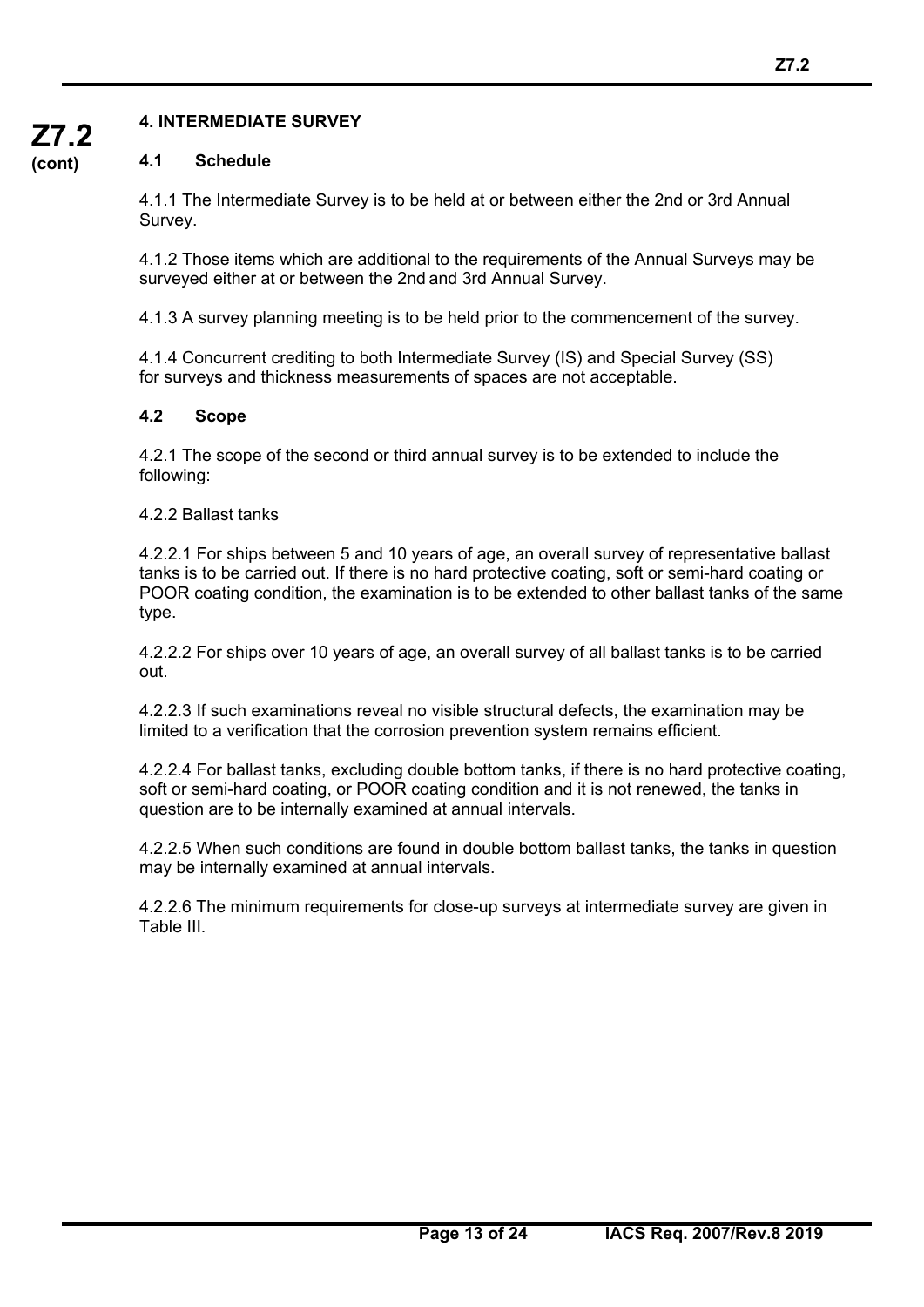## **5. PREPARATION FOR SURVEY**

## **5.1 Conditions of Survey**

5.1.1 The Owner is to provide the necessary facilities for a safe execution of the survey.

5.1.2 Tanks and Spaces are to be safe for access, i.e. gas freed, ventilated and illuminated.

5.1.3 In preparation for survey and thickness measurements and to allow for a thorough examination, all spaces are to be cleaned including removal from surfaces of all loose accumulated corrosion scale. Spaces are to be sufficiently clean and free from water, scale, dirt, oil residues etc. to reveal corrosion, deformation, fractures, damages, or other structural deterioration. However, those areas of structure whose renewal has already been decided by the owner need only be cleaned and descaled to the extent necessary to determine the limits of the areas to be renewed.

5.1.4 Sufficient illumination is to be provided to reveal corrosion, deformation, fractures, damages or other structural deterioration.

5.1.5 Where soft or semi-hard coatings have been applied, safe access is to be provided for the surveyor to verify the effectiveness of the coating and to carry out an assessment of the conditions of internal structures which may include spot removal of the coating. When safe access cannot be provided, the soft or semi-hard coating is to be removed.

#### **5.2 Access to Structures**

5.2.1 For Overall Survey, means are to be provided to enable the surveyor to examine the hull structure in a safe and practical way.

5.2.2 For Close-up Surveys, one or more of the following means for access, acceptable to the Surveyor, is to be provided:

- permanent staging and passages through structures;
- temporary staging, e.g. ladders, and passages through structures;
- other equivalent means.

5.2.3 For Surveys conducted by use of a remote inspection technique, one or more of the following means for access, acceptable to the Surveyor, is to be provided:

Unmanned robot arm.

- Remotely Operated Vehicles (ROV).
- Unmanned Aerial Vehicles / Drones.
- Other means acceptable to the Classification Society.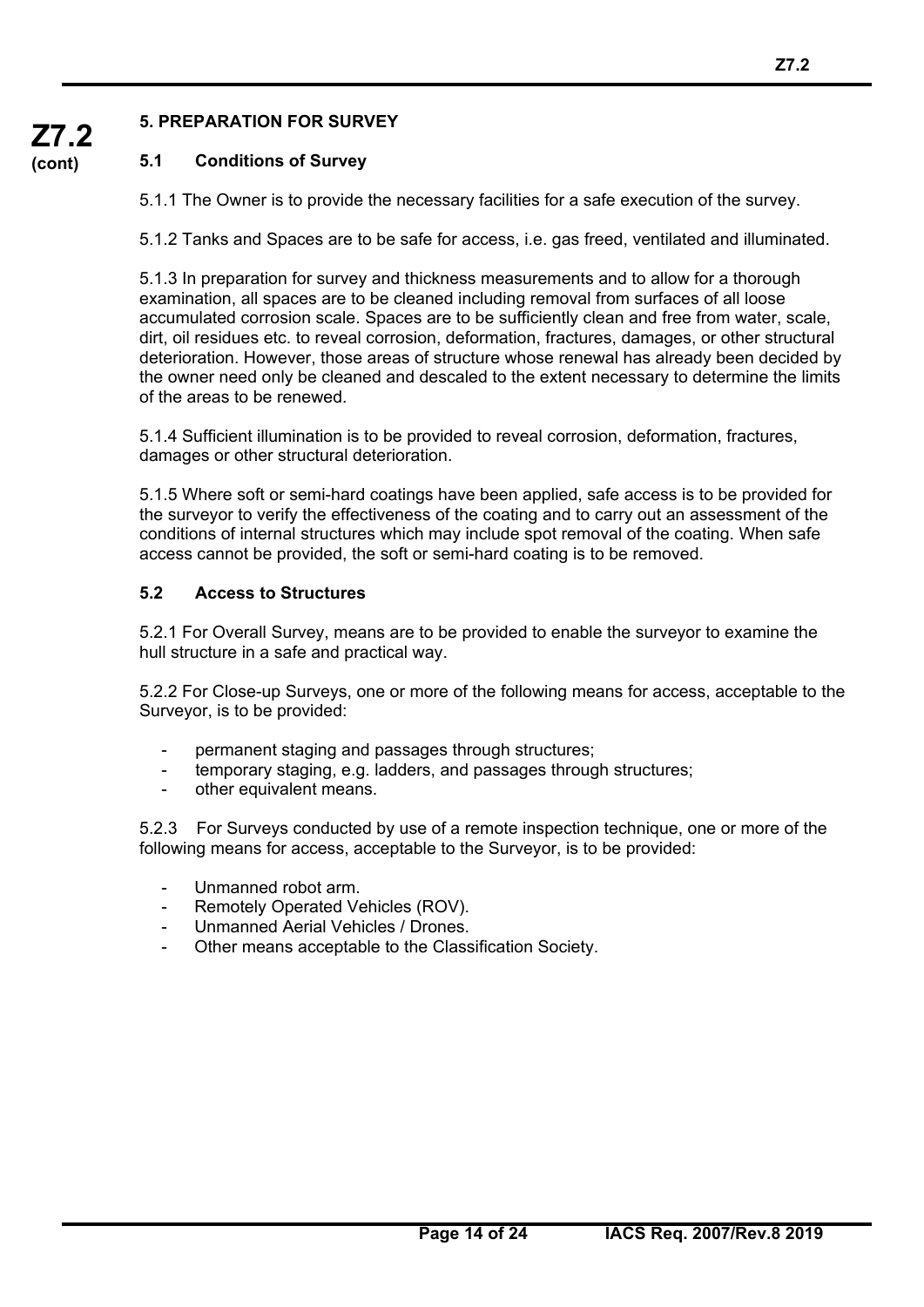## **5.3 Equipment for Survey**

**Z7.2 (cont)**

5.3.1 Thickness measurement is normally to be carried out by means of ultrasonic test equipment. The accuracy of the equipment is to be proven to the Surveyor as required.

5.3.2 One or more of the following fracture detection procedures may be required if deemed necessary by the Surveyor:

- radiographic equipment
- ultrasonic equipment
- magnetic particle equipment
- dye penetrant

 $\overline{a}$ 

#### **5.4 Survey at Sea or at Anchorage**

5.4.1 Survey at sea or at anchorage may be accepted provided the Surveyor is given the necessary assistance from the personnel on board. Necessary precautions and procedures for carrying out the survey are to be in accordance with 5.1, 5.2, and 5.3.

5.4.2 A communication system is to be arranged between the survey party in the tank and the responsible officer on deck.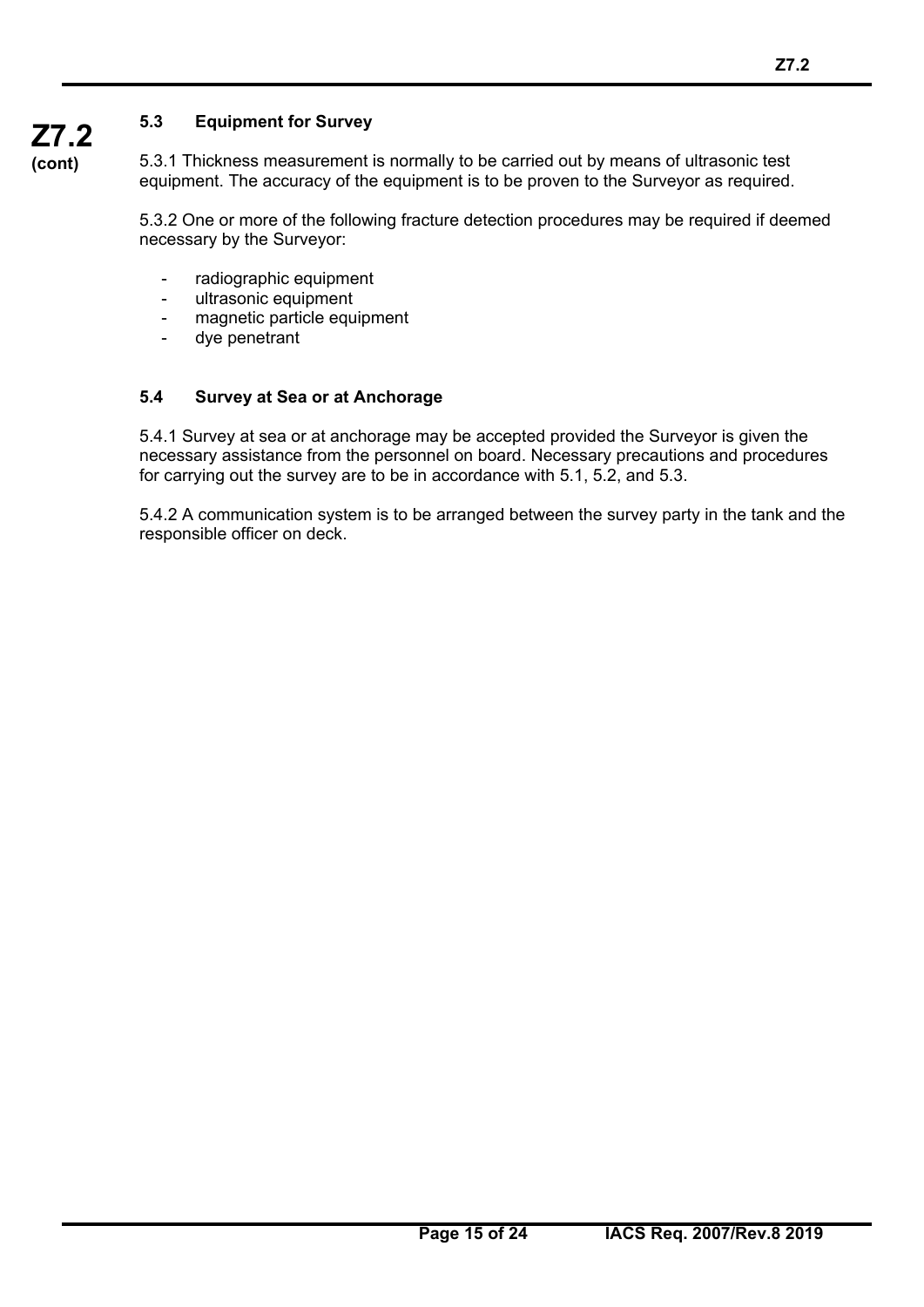## **6. PROCEDURES FOR THICKNESS MEASUREMENTS**

#### **6.1 General**

**Z7.2 (cont)**

> 6.1.1 The required thickness measurements, if not carried out by the Society itself, are to be witnessed by a Surveyor of the Society. The Surveyor is to be on board to the extent necessary to control the process.

6.1.2 The thickness measurement company is to be part of the survey planning meeting to be held prior to commencing the survey.

6.1.3 Thickness measurements of structures in areas where close-up surveys are required shall be carried out simultaneously with close-up surveys.

#### **6.2 Certification of Thickness Measurement Company**

6.2.1 The thickness measurements are to be carried out by a company certified by the Classification Society according to principles stated in Table IV, except that in respect of measurements of ships less than 500 gross tonnage, the firm need not be so approved.

#### **6.3 Reporting**

 $\overline{a}$ 

6.3.1 A thickness measurement report is to be prepared. The report is to give the location of measurements, the thickness measured as well as corresponding original thickness. Furthermore, the report is to give the date when the measurements were carried out, type of measurement equipment, names of personnel and their qualifications and has to be signed by the operator.

6.3.2 The Surveyor is to review the final thickness measurement report and countersign the cover page.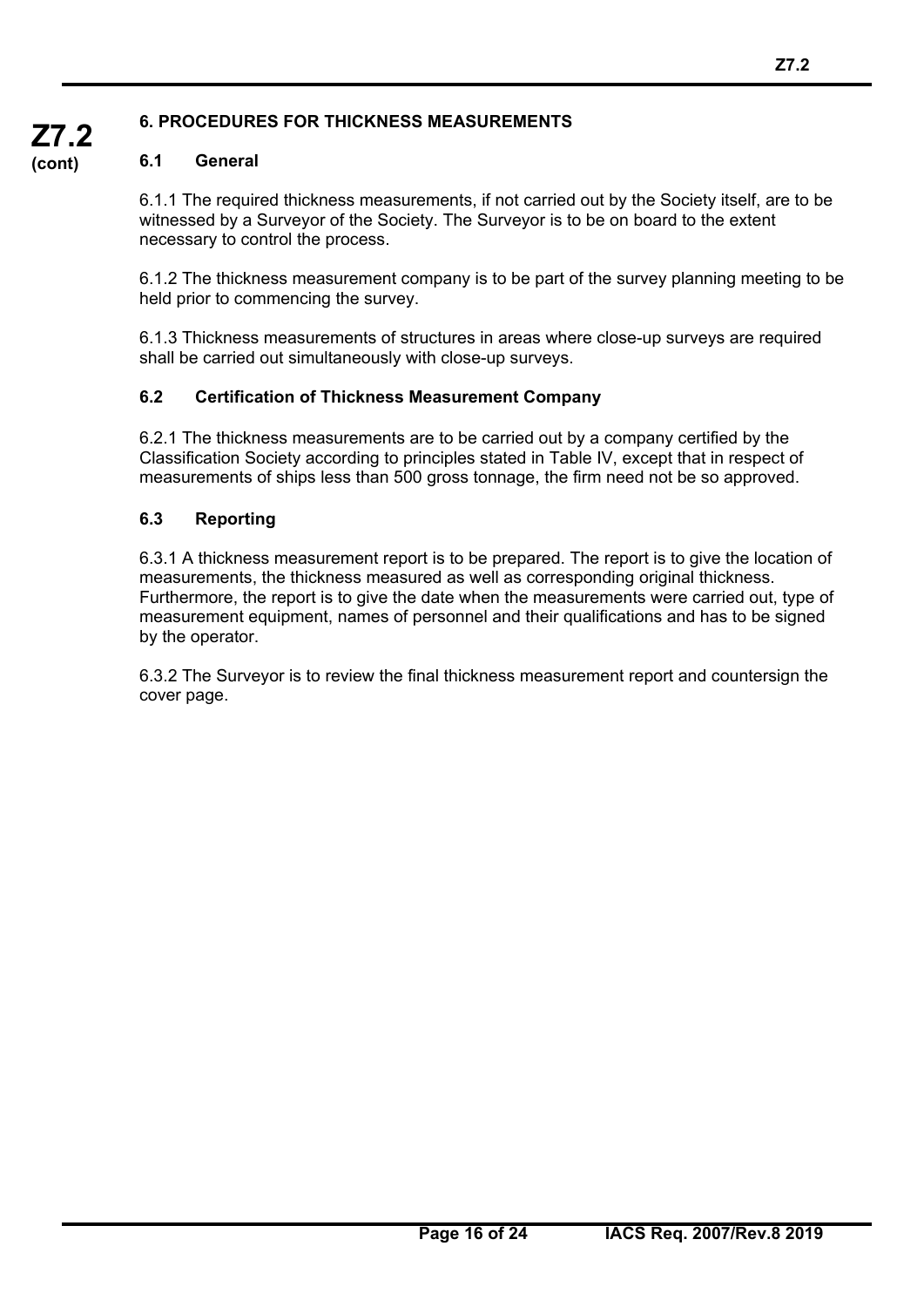$\mathsf{r}$ 

 $\overline{a}$ 

#### **TABLE I**

 $\overline{\phantom{a}}$ 

 $\overline{\mathbf{r}}$ 

#### **TABLE OF THE MINIMUM REQUIREMENTS FOR CLOSE-UP SURVEY AT HULL SPECIAL SURVEYS OF LIQUEFIED GAS CARRIERS**

 $\overline{\phantom{a}}$ 

| <b>Special Survey No.1</b><br>(age $\leq$ 5)                                                                                                                                                                                                                                                                | <b>Special Survey No.2</b><br>$(5 < a$ ge $\leq 10)$                                                                                                                                                                                                                                              | Special Survey No.3 and<br>subsequent<br>(age > 10)                                               |  |  |  |
|-------------------------------------------------------------------------------------------------------------------------------------------------------------------------------------------------------------------------------------------------------------------------------------------------------------|---------------------------------------------------------------------------------------------------------------------------------------------------------------------------------------------------------------------------------------------------------------------------------------------------|---------------------------------------------------------------------------------------------------|--|--|--|
| One web frame in a<br>representative ballast tank of<br>the topside, hopper side and<br>double hull side type (1)<br>One transverse bulkhead in a<br>ballast tank (3)                                                                                                                                       | All web frames in a ballast<br>tank, which is to be a double<br>hull side tank or a topside<br>tank. If such tanks are not<br>fitted, another ballast tank is<br>to be selected (1)<br>One web frame in each<br>remaining ballast tank (1)<br>One transverse bulkhead in<br>each ballast tank (2) | All web frames in all ballast<br>tanks(1)<br>All transverse bulkheads in all<br>ballast tanks (2) |  |  |  |
| (1) Complete transverse web frame including adjacent structural members.<br>(2) Transverse bulkhead complete, including girder system and adjacent members, and<br>adjacent longitudinal bulkhead structure.<br>(3) Transverse bulkhead lower part including girder system and adjacent structural members. |                                                                                                                                                                                                                                                                                                   |                                                                                                   |  |  |  |
| Note 1: Ballast tanks include topside, double hull side, double bottom, hopper side, or any<br>combined arrangement of the aforementioned, and peak tanks where fitted.                                                                                                                                     |                                                                                                                                                                                                                                                                                                   |                                                                                                   |  |  |  |
| Note 2: For areas in tanks where coatings are found to be in GOOD condition, as defined in<br>1.2.10, the extent of close-up surveys may be specially considered by the<br><b>Classification Society.</b>                                                                                                   |                                                                                                                                                                                                                                                                                                   |                                                                                                   |  |  |  |
| Note 3: For ships having independent tanks of type C, with a midship section similar to that of<br>a general cargo ship, the extent of close-up surveys may be specially considered by<br>the Classification Society.                                                                                       |                                                                                                                                                                                                                                                                                                   |                                                                                                   |  |  |  |
| Note 4: The Surveyor may extend the close-up survey as deemed necessary, taking into<br>account the maintenance of the tanks under survey, the condition of the corrosion<br>prevention system and also in the following cases:                                                                             |                                                                                                                                                                                                                                                                                                   |                                                                                                   |  |  |  |
| - in particular, in tanks having structural arrangements or details which have suffered<br>defects in similar tanks, or on similar ships according to available information;                                                                                                                                |                                                                                                                                                                                                                                                                                                   |                                                                                                   |  |  |  |
| - in tanks having structures approved with reduced scantlings.                                                                                                                                                                                                                                              |                                                                                                                                                                                                                                                                                                   |                                                                                                   |  |  |  |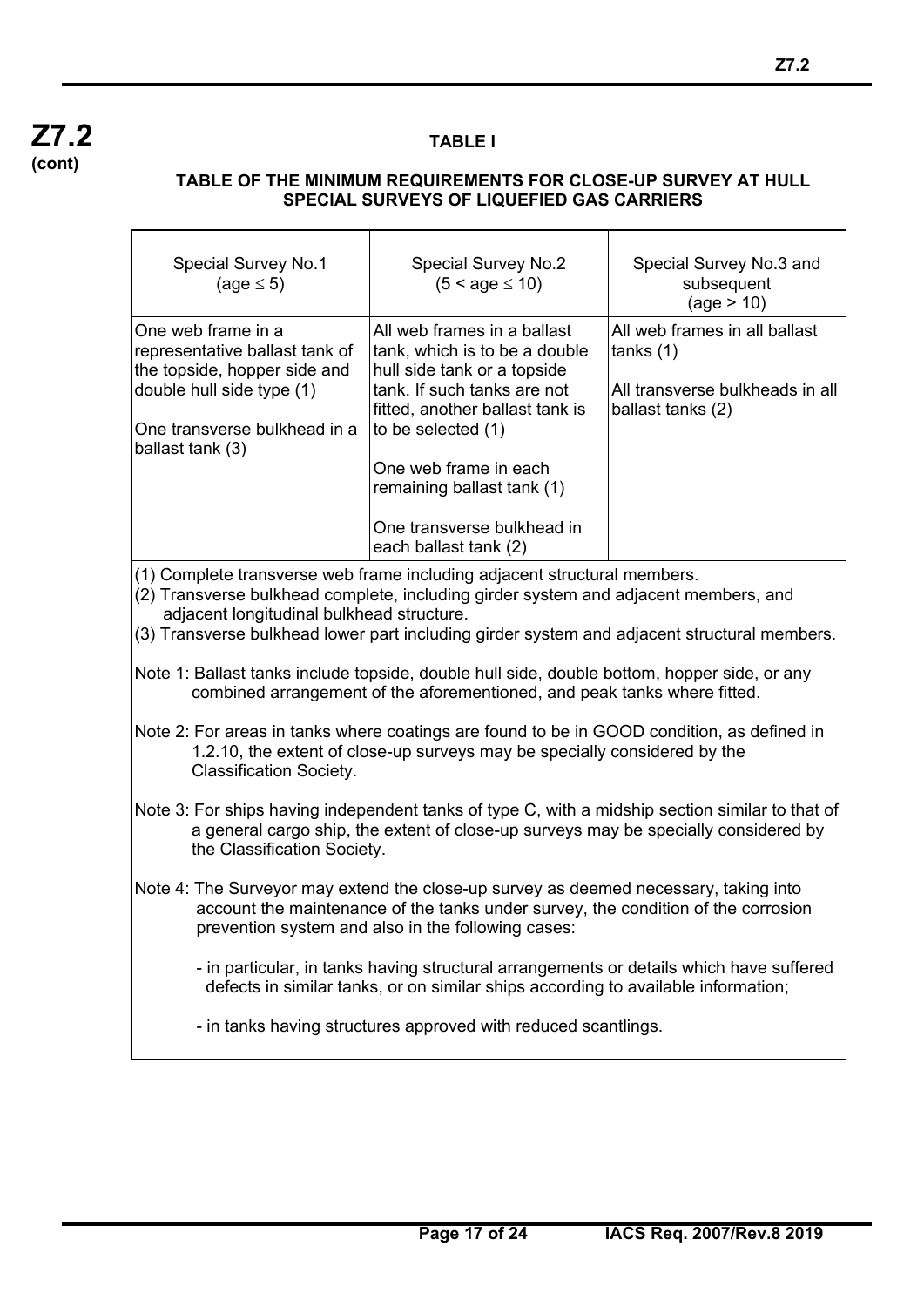

#### **TABLE II**

#### **TABLE OF MINIMUM REQUIREMENTS FOR THE THICKNESS MEASUREMENT AT HULL SPECIAL SURVEY OF LIQUEFIED GAS CARRIERS**

| <b>Special Survey</b>  | <b>Special Survey</b> | <b>Special Survey</b> | <b>Special Survey</b> |
|------------------------|-----------------------|-----------------------|-----------------------|
| No <sub>1</sub>        | No <sub>2</sub>       | No.3                  | No.4 and              |
| $age \leq 5$           | $5 < age \leq 10$     | $10 <$ age $\leq 15$  | subsequent            |
|                        |                       |                       | age > 15              |
| One section of deck    | Within the cargo      | Within the cargo      | Within the cargo      |
| plating for the full   | area:                 | area:                 | area:                 |
| beam of the ship       |                       |                       |                       |
| within 0.5 L           | - each deck plate     | - each deck plate     | - each deck plate     |
| amidships in way of    |                       |                       |                       |
| a ballast tank, if any | - one transverse      | - two transverse      | - three transverse    |
|                        | section within 0.5 L  | sections (1)          | sections (1)          |
|                        | amidships in way of   |                       |                       |
|                        | a ballast tank, if    | - all wind and water  | - each bottom plate   |
|                        | any                   | strakes               |                       |
|                        |                       |                       | - duct keel plating   |
|                        |                       |                       | and internals         |
|                        | Selected wind and     | Selected wind and     | All wind and water    |
|                        | water strakes         | water strakes         | strakes, full length  |
|                        | outside the cargo     | outside the cargo     |                       |
|                        | area                  | area                  |                       |
| Measurements, for      | Measurements, for     | Measurements, for     | Measurements, for     |
| general assessment     | general assessment    | general assessment    | general assessment    |
| and recording of       | and recording of      | and recording of      | and recording of      |
| corrosion pattern, of  | corrosion pattern, of | corrosion pattern, of | corrosion pattern, of |
| those structural       | those structural      | those structural      | those structural      |
| members subject to     | members subject to    | members subject to    | members subject to    |
| Close-up Survey        | Close-up Survey       | Close-up Survey       | Close-up Survey       |
| according to Table I   | according to Table I  | according to Table I  | according to Table I  |
| Suspect areas          | Suspect areas         | Suspect areas         | Suspect areas         |

(1) at least one section is to include a ballast tank within 0,5L amidships, if any

Note 1: For ships having independent tanks of type C, with a midship section similar to that of a general cargo ship, the extent of thickness measurements may be increased to include the tank top plating at the discretion of the Surveyor.

Note 2: For areas in spaces where coatings are found to be in GOOD condition, as defined in 1.2.10, the extent of thickness measurements may be specially considered by the Classification Society.

Note 3: The Surveyor may extend the thickness measurements as deemed necessary. Where substantial corrosion, as defined in 1.2.8, is found, the extent of thickness measurements is to be increased to the satisfaction of the Surveyor.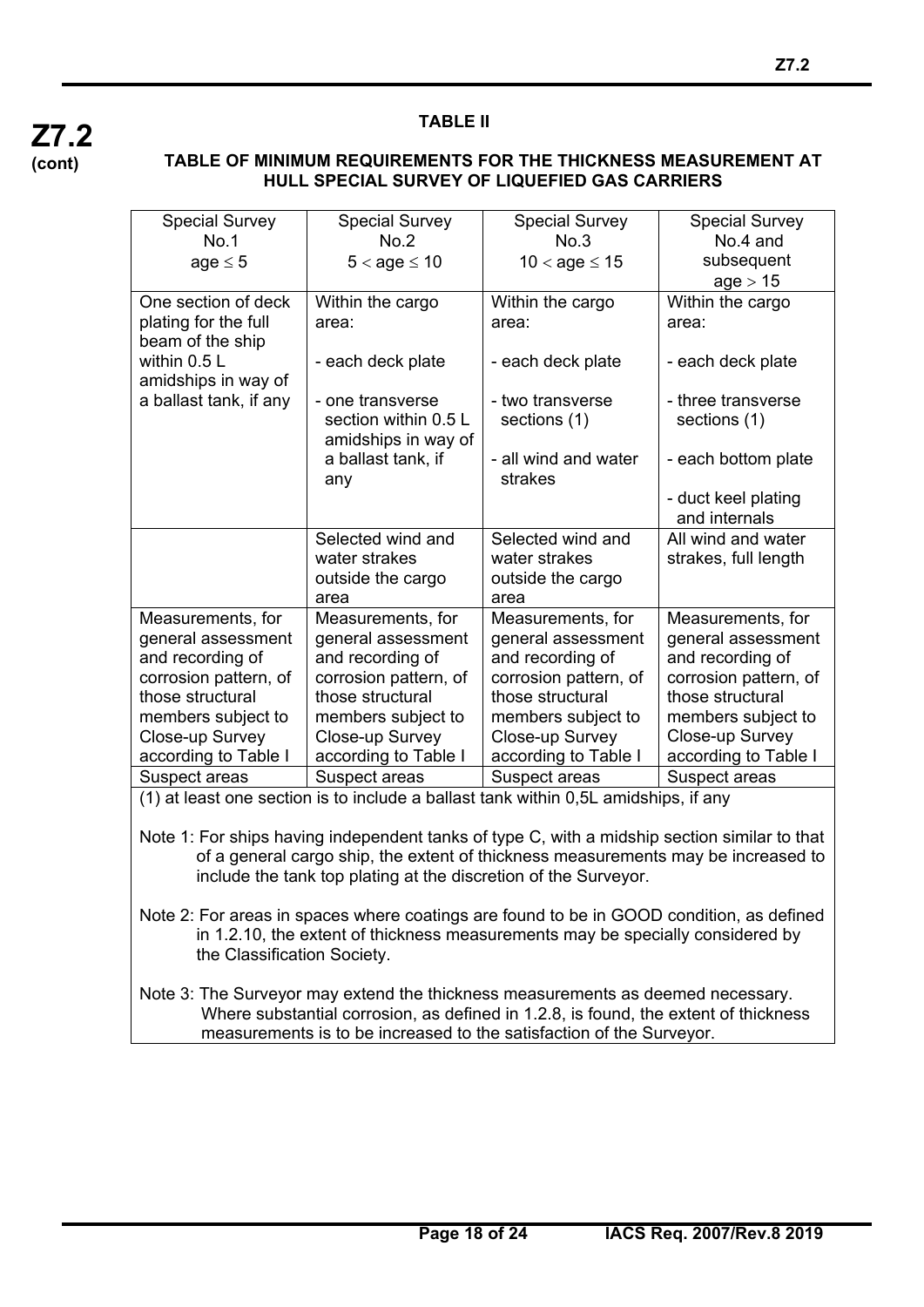

### **TABLE III**

#### **TABLE OF THE MINIMUM REQUIREMENTS FOR CLOSE-UP SURVEY AT HULL INTERMEDIATE SURVEYS OF LIQUEFIED GAS CARRIERS**

| $10 <$ age $\le 15$                                                                                                                                                                                                                                | age > 15                                                                                         |  |  |  |
|----------------------------------------------------------------------------------------------------------------------------------------------------------------------------------------------------------------------------------------------------|--------------------------------------------------------------------------------------------------|--|--|--|
| Close-up survey of:                                                                                                                                                                                                                                | Close-up survey of:                                                                              |  |  |  |
| - all web frames and both transverse bulkheads<br>in a representative ballast tank $(1)$ and $(2)$                                                                                                                                                 | -all web frames and both transverse bulkheads<br>in two representative ballast tanks (1) and (2) |  |  |  |
| - the upper part of one web frame in another<br>representative ballast tank                                                                                                                                                                        |                                                                                                  |  |  |  |
| - one transverse bulkhead in another<br>representative ballast tank (2)                                                                                                                                                                            |                                                                                                  |  |  |  |
|                                                                                                                                                                                                                                                    |                                                                                                  |  |  |  |
|                                                                                                                                                                                                                                                    |                                                                                                  |  |  |  |
|                                                                                                                                                                                                                                                    |                                                                                                  |  |  |  |
|                                                                                                                                                                                                                                                    |                                                                                                  |  |  |  |
|                                                                                                                                                                                                                                                    |                                                                                                  |  |  |  |
| (1) Complete transverse web frame including adjacent structural members                                                                                                                                                                            |                                                                                                  |  |  |  |
| (2) Transverse bulkhead complete, including girder system and adjacent members, and adjacent<br>longitudinal bulkhead structure                                                                                                                    |                                                                                                  |  |  |  |
| Note 1: Ballast tanks include topside, double hull side, double bottom, hopper side, or any<br>combined arrangement of the aforementioned, and peak tanks where fitted.                                                                            |                                                                                                  |  |  |  |
| Note 2: For areas in tanks where protective coating is found to be in GOOD condition, the extent<br>of close-up survey may be specially considered by the Classification Society.                                                                  |                                                                                                  |  |  |  |
| Note 3: For ships having independent tanks of type C, with a midship section similar to that of a<br>general cargo ship, the extent of close-up surveys may be specially considered by the<br><b>Classification Society.</b>                       |                                                                                                  |  |  |  |
| Note 4: The extent of close-up surveys may be extended by the Surveyor as deemed necessary,<br>taking into account the maintenance of the tanks under survey, the condition of the<br>corrosion prevention system and also in the following cases: |                                                                                                  |  |  |  |
| - in particular, in tanks having structural arrangements or details which have suffered<br>defects in similar tanks, or on similar ships according to available information;                                                                       |                                                                                                  |  |  |  |
| - in tanks having structures approved with reduced scantlings.                                                                                                                                                                                     |                                                                                                  |  |  |  |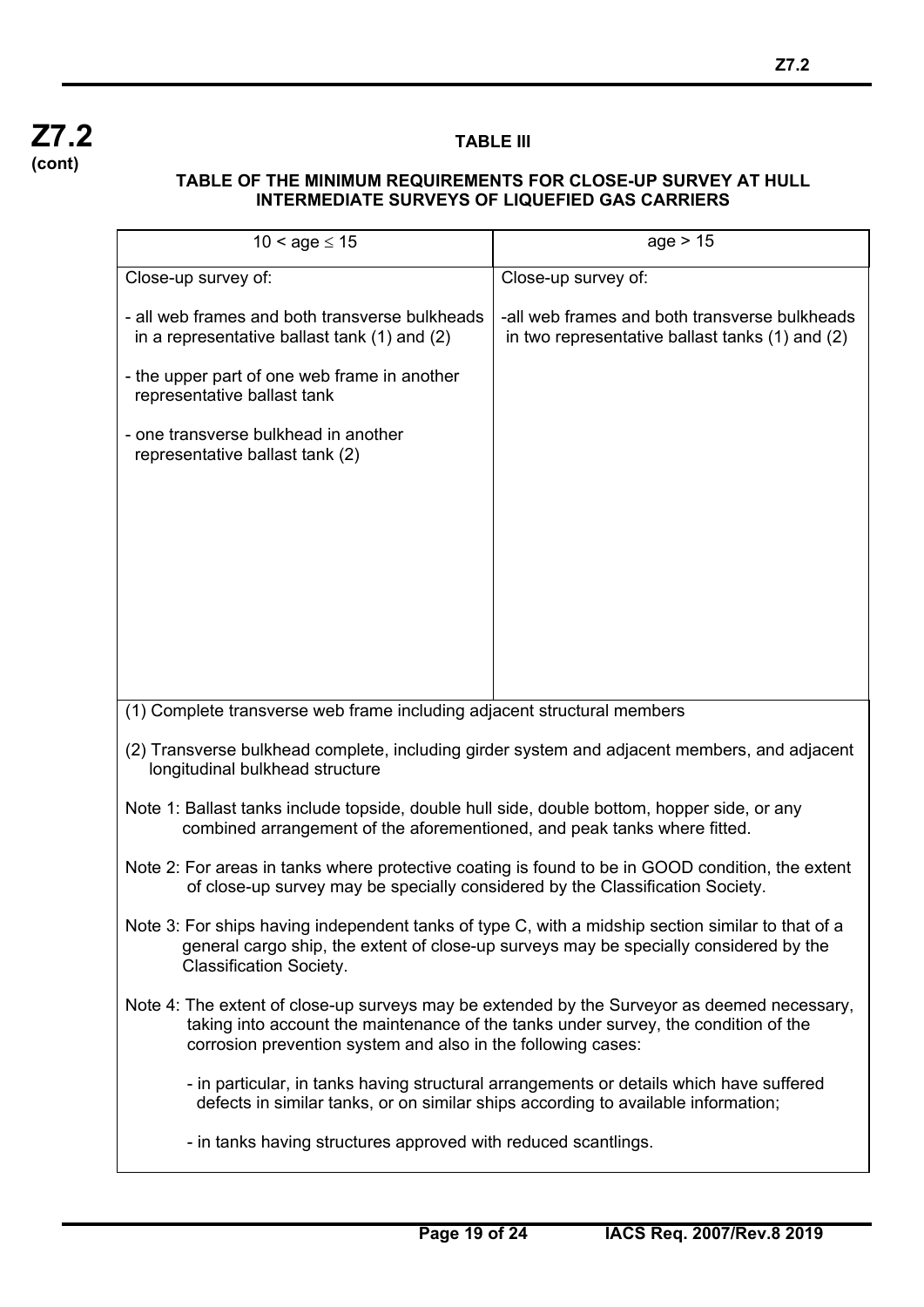#### **TABLE IV**

#### **PROCEDURES FOR CERTIFICATION OF FIRMS ENGAGED IN THICKNESS MEASUREMENT OF HULL STRUCTURES**

## **1. Application**

This guidance applies for certification of the firms which intend to engage in the thickness measurement of hull structures of the vessels. UR Z17 also applies.

#### **2. Procedures for Certification**

- (1) Submission of Documents: Following documents are to be submitted to the Society for approval:
	- a) Outline of firm, e.g. organization and management structure.
	- b) Experience of the firm on thickness measurement inter alia of hull structures of the vessels.
	- c) Technicians' careers, i.e. experience of technicians as thickness measurement operators, technical knowledge of hull structure, etc. Operators, are to be qualified according to a recognized industrial NDT Standard.
	- d) Equipment used for thickness measurement such as ultra-sonic testing machines and its maintenance/calibration procedures.
	- e) A guide for thickness measurement operators.
	- f) Training programmes of technicians for thickness measurement.
- (2) Auditing of the firms:

Upon reviewing the documents submitted with satisfactory results, the firm is audited in order to ascertain that the firm is duly organised and managed in accordance with the documents submitted, and eventually is capable of conducting thickness measurement of the hull construction of the ships.

(3) Certification is conditional on an onboard demonstration at thickness measurements as well as satisfactory reporting.

#### **3. Certification**

- (1) Upon satisfactory results of both the audit of the firm in 2(2) and the demonstration tests in 2(3) above, the Society will issue a Certificate of Approval as well as a notice to the effect that the thickness measurement operation system of the firm has been certified by the Society.
- (2) Renewal/endorsement of the Certificate is to be made at intervals not exceeding 3 years by verification that original conditions are maintained.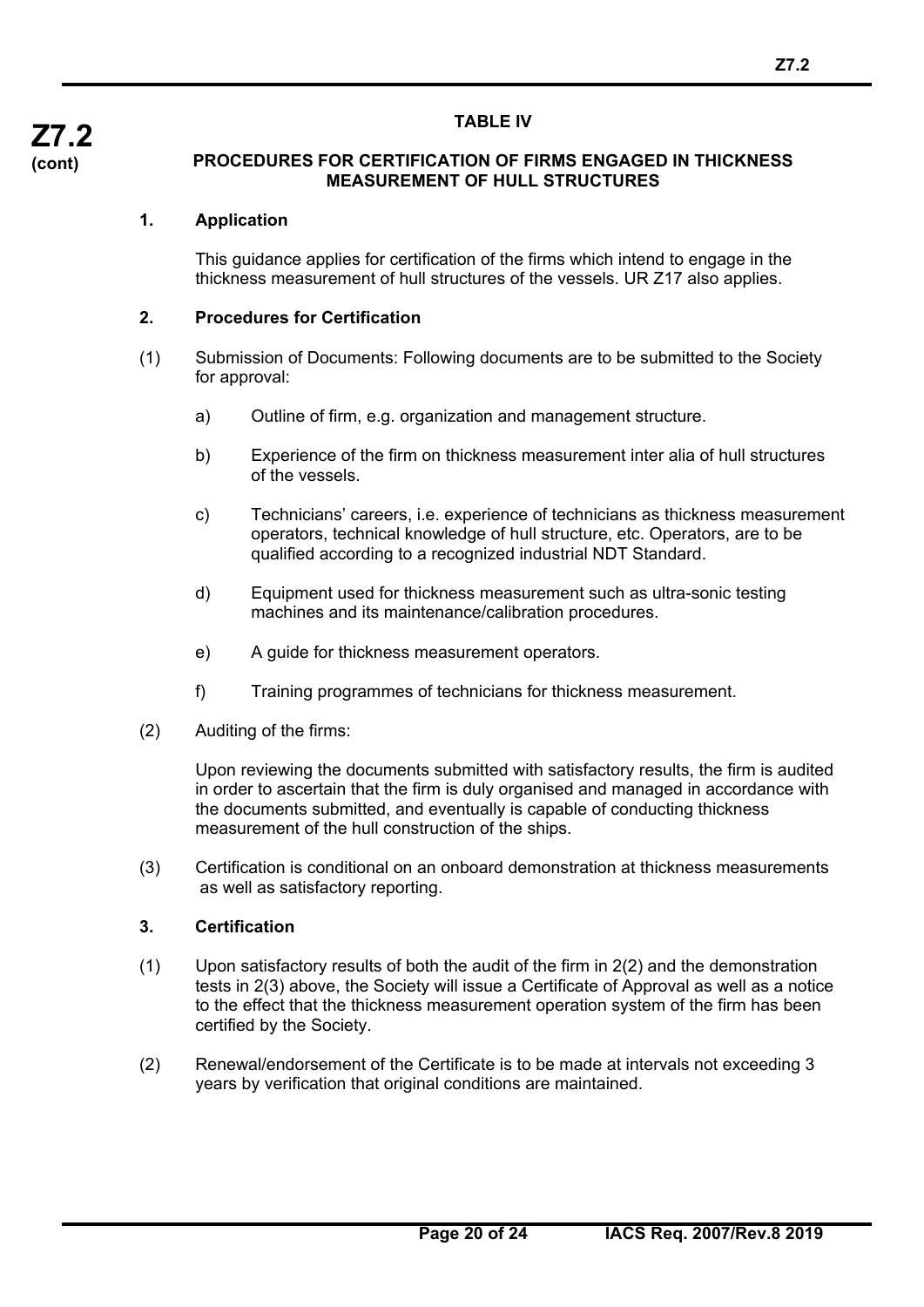## **4. Information of any alteration to the Certified Thickness Measurement Operation System**

 $\overline{a}$ 

In case where any alteration to the certified thickness measurement operation system of the firm is made, such an alteration is to be immediately informed to the Society. Re-audit is made where deemed necessary by the Society.

## **5. Cancellation of Approval**

Approval may be cancelled in the following cases:

- (1) Where the measurements were improperly carried out or the results were improperly reported.
- (2) Where the Society's surveyor found any deficiencies in the approved thickness measurement operation system of the firm.
- (3) Where the firm failed to inform of any alteration in 4 above to the Society.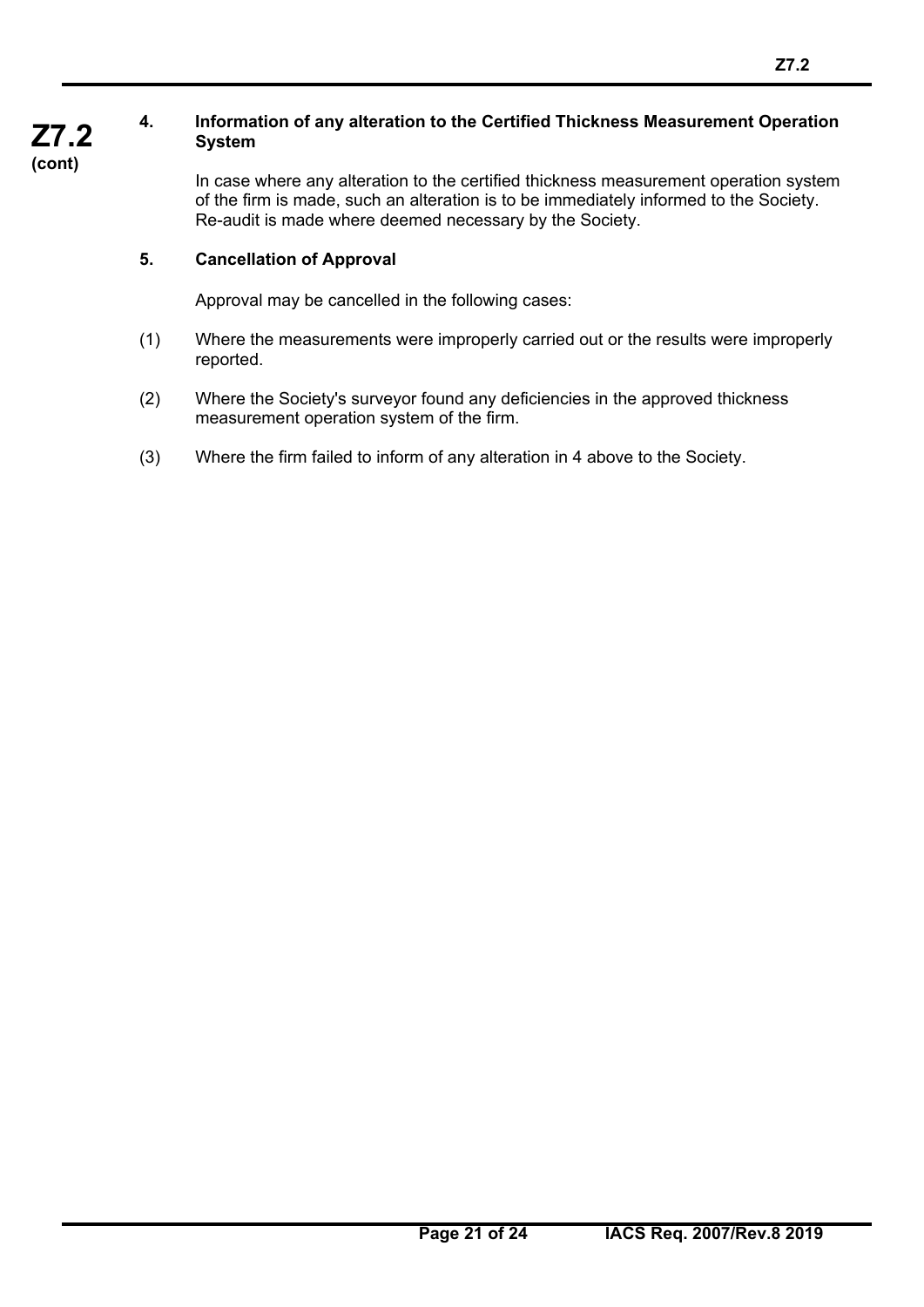

## **TABLE V**

#### **GUIDANCE FOR ADDITIONAL THICKNESS MEASUREMENTS IN WAY OF SUBSTANTIAL CORROSION**

| <b>Structural member</b> | <b>Extent of Measurement</b>        | <b>Pattern of Measurement</b>                        |
|--------------------------|-------------------------------------|------------------------------------------------------|
| Plating                  | Suspect area and adjacent<br>plates | 5 point pattern over 1 square<br>metre               |
| <b>Stiffeners</b>        | Suspect area                        | 3 measurements each in line<br>across web and flange |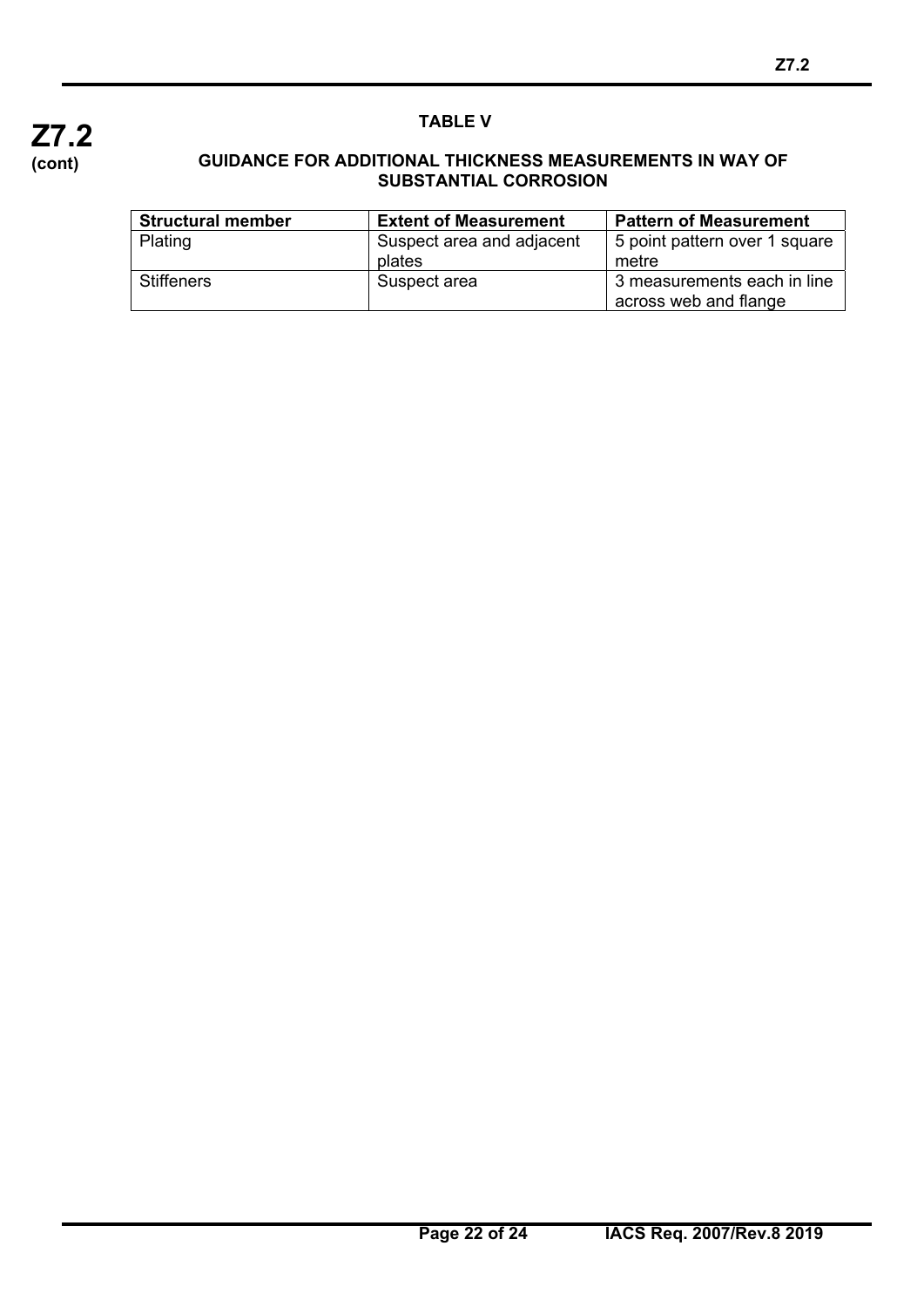

**FIGURE 1 TYPICAL MIDSHIP SECTIONS OF LIQUEFIED GAS CARRIERS**